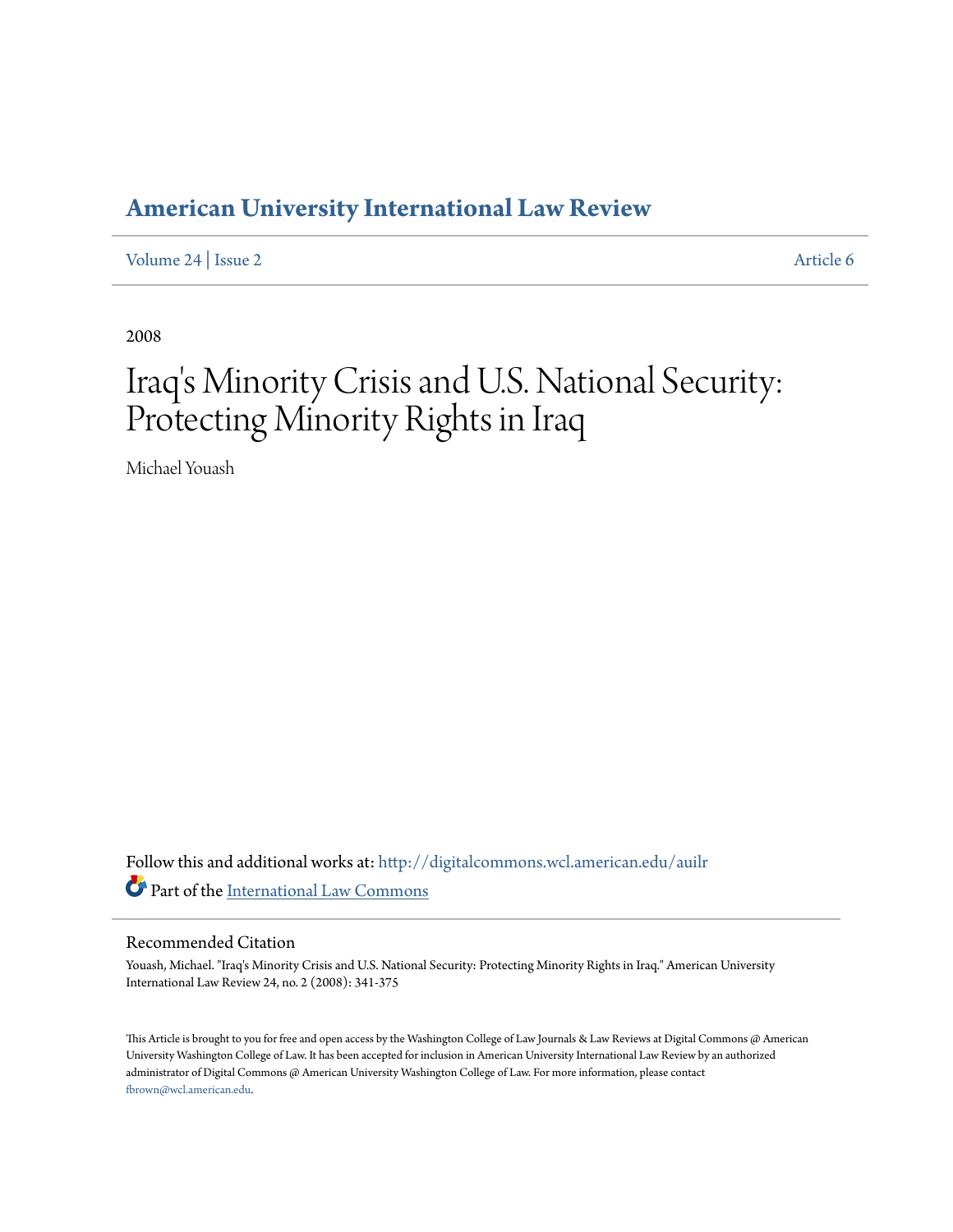## **IRAQ'S MINORITY CRISIS AND U.S. NATIONAL SECURITY: PROTECTING MINORITY RIGHTS IN IRAQ**

MICHAEL YOUASH[\\*](#page-1-0)

|                                                        | .342 |
|--------------------------------------------------------|------|
| I. THE ASSYRIAN CRISIS IN IRAQ AND U.S. NATIONAL       |      |
|                                                        |      |
|                                                        |      |
|                                                        |      |
| B. NEW DEVELOPMENTS - CURRENT ATTACKS 350              |      |
| C. THE SITUATION IN NORTHERN IRAQ AND KRG-             |      |
|                                                        |      |
|                                                        |      |
|                                                        |      |
| 1. Historical Perspective on Displacement – Simele to  |      |
| the Present                                            | .356 |
| IV. U.S. POLICY AND U.S. NATIONAL INTERESTS            |      |
|                                                        |      |
| A. EQUAL U.S. GOVERNMENT ATTENTION: A POLICY FOR       |      |
| IGNORING UNEQUAL ASSYRIAN SUFFERING360                 |      |
| B. INEXPLICABLE POLICY RECOMMENDATIONS362              |      |
| C. THE INTERVENTION AND EXAMPLE OF U.S. LAWMAKERS  365 |      |
|                                                        |      |
|                                                        |      |
| 1. Reconstruction and Humanitarian Assistance 368      |      |
|                                                        |      |
|                                                        |      |
|                                                        |      |
|                                                        |      |

<span id="page-1-0"></span> <sup>\*</sup> Michael Youash is Project Director of the Iraq Sustainable Democracy Project (ISDP). ISDP is a special project of the Assyrian Academic Society and focuses on the situation of Iraq's defenseless ethnic and religious minorities.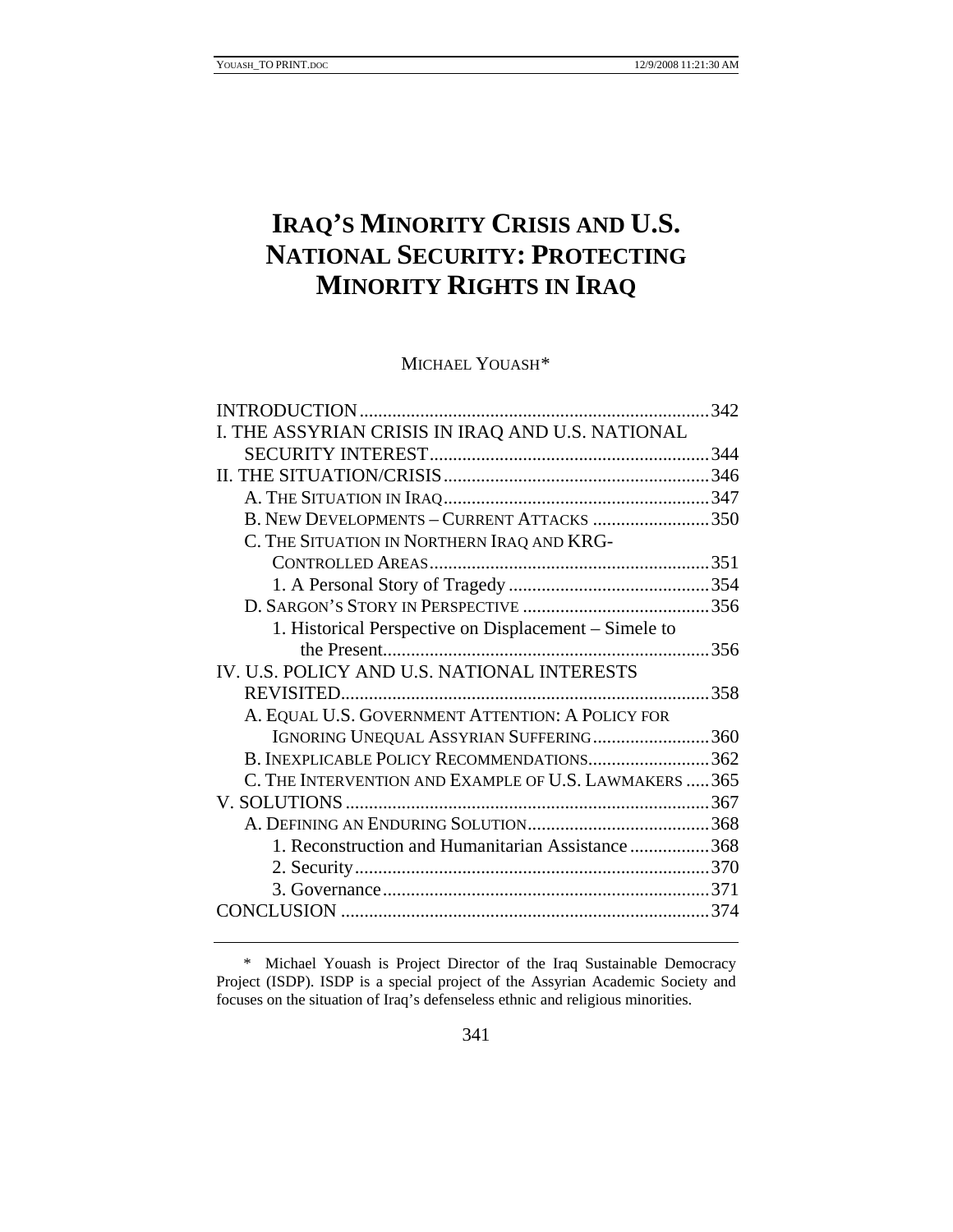<span id="page-2-0"></span>

## INTRODUCTION

Iraq's indigenous Assyrians<sup>[1](#page-2-1)</sup> are facing cleansing from Iraq if the U.S. Government continues to ignore the crisis and does not take action immediately. The Assyrians celebrated their 6,758th New Year in April of this year and directly connect their land to its Mesopotamian roots with their continued physical presence. They remain the last composite group of people who speak Aramaic, the language of Christ, as their primary language. The great majority of them still reside in close proximity to the ancient capital city of Nineveh—located in northern Iraq. As Christians, Assyrians belong to various denominations, most notably Chaldean, Syrian Orthodox and Church of the East. However, they also belong to various Protestant churches and denominations.

The current crisis facing Iraq's Christian Assyrians is downplayed at best and dismissed at worst by the U.S. Government, blinding it to the pragmatic, feasible policy solutions that it can implement with immediate positive impact. The United States must understand that Assyrian Christians are disproportionately represented in Iraq's professional and educated elite. They are a significant component of the American administrative structure in Iraq. This depletion of Iraq's human capital will have devastating effects throughout the country, decreasing Iraq's capacity to stand up, which would allow the United States to stand down.

By the late 1980s, there were approximately 1.4 million Christians in Iraq, the vast majority of which would be Assyrians.[2](#page-2-2) Leading up to Iraq's liberation from Saddam

<span id="page-2-1"></span> <sup>1.</sup> They are also known as Chaldean or Syriac. *See generally* Peter BetBasoo, *Brief History of Assyrians*, http://www.aina.org/aol/peter/brief.htm (describing the history of the Assyrians and their development of the region that includes present day Iraq); *Religious and Ethnic Groups in Kirkuk*, USA TODAY, Aug. 14, 2008, at 2A (defining Assyrian Christians as "a small and distinct ethnic minority tracing its origins to the Assyrian empire" who consist of three percent of the national population and generally live in northern Iraq).

<span id="page-2-2"></span><sup>2</sup>*. See* BUREAU OF DEMOCRACY, HUMAN RIGHTS, AND LABOR, U.S. DEP'T OF STATE, IRAQ: COUNTRY REPORTS ON HUMAN RIGHTS PRACTICES – 2004 sec. 2.c (2005), http://www.state.gov/g/drl/rls/hrrpt/2004/41722.htm (describing the forced relocation of non-Arabs during the 1980s and 1990s). The Christian population in Iraq included roughly 30,000 Armenian Christians. *Id.*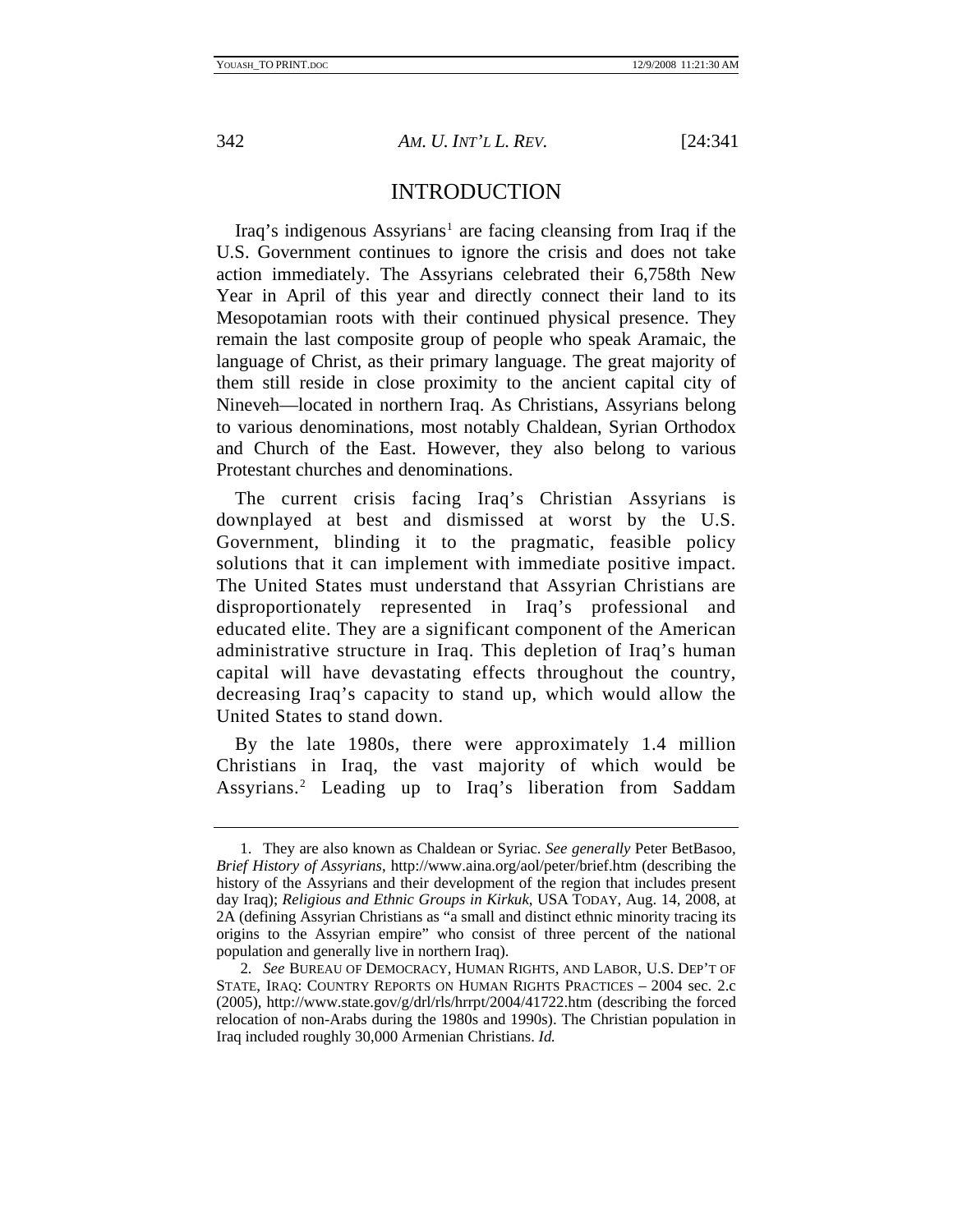Hussein, that figure declined to approximately 1 million.<sup>[3](#page-3-0)</sup> From liberation in 2003 to the present, over 350,000 Iraqi Christians have fled (at least one-third of the Iraqi Christian population). This rate of attrition will soon empty the country of its indigenous Assyrian Christian population.[4](#page-3-1)

An even greater percentage of Iraqi Christians have become internally displaced persons (IDPs) dislocated within the country. Many of these people are returning to their lands in the Nineveh Plain and to other areas of northern Iraq.<sup>[5](#page-3-2)</sup> Their numbers are poorly documented. In September 2006, Assyrian NGOs lost track of the number of IDPs in the Nineveh Plain when the amount exceeded 10,000 families—a massive absorption rate for the area.<sup>[6](#page-3-3)</sup>

<span id="page-3-2"></span> 5. INTERNAL DISPLACEMENT MONITORING CENTRE, IRAQ: A DISPLACEMENT CRISIS: A PROFILE OF THE INTERNAL DISPLACEMENT SITUATION 53 (2007), *available at* http://www.internal-displacement.org/8025708F004BE3B1/(httpInfo Files)/129E903BAA2C8245C12572AE002EE88A/\$file/Iraq+-March+2007.pdf (describing the desire of many Christians to flee to northern areas of Iraq after suffering acts of violence, including the burning of Christian churches).

<span id="page-3-3"></span>6*. See* IRAQ SUSTAINABLE DEMOCRACY PROJECT, ISDP BRIEFING ON NINEVEH PLAIN IDP NEEDS: THE CURRENT CRISIS AND POLICY SOLUTIONS 1 (2008) (forthcoming report on file with author) [hereinafter ISDP BRIEFING ON NINEVEH PLAIN]. The Nineveh Plains-based Nineveh Center for Research and Development, along with the Assyrian Aid Society, conducted a survey in late

<span id="page-3-0"></span> <sup>3.</sup> BUREAU OF DEMOCRACY, HUMAN RIGHTS, AND LABOR, U.S. DEP'T OF STATE, IRAQ: INTERNATIONAL RELIGIOUS FREEDOM REPORT 2005 sec. 1 (2005), http://www.state.gov/g/drl/rls/irf/2005/51600.htm [hereinafter IRAQ RELIGIOUS FREEDOM REPORT].

<span id="page-3-1"></span> <sup>4.</sup> The UNHCR refugee and IDP situation report for July 2007 indicates that Christians constitute fifteen percent and twenty percent of refugees in Jordan and Syria respectively. *See* UNITED NATIONS HIGH COMM'R FOR REFUGEES, STATISTICS OF DISPLACED IRAQIS AROUND THE WORLD 1 (2007), *available at* http://www.unhcr.org/cgi-bin/texis/vtx/home/opendoc.pdf?tbl=SUBSITES&id=47 0387fc2. Based on refugee numbers and conservative U.S. Department of State data that Christians constituted roughly 1 million of Iraq's population, a conservative estimate would be that there are upwards of 300,000 ChaldoAssyrian Christian refugees. *See* IRAQ RELIGIOUS FREEDOM REPORT, *supra* note 3, sec. 1. This confirms the data of various NGOs working closely on the refugee issue that the refugee crisis within Iraq and in the surrounding neighbors is reaching dire levels; *see, e.g.*, AMNESTY INTERNATIONAL, IRAQ – RHETORIC AND REALITY: THE IRAQI REFUGEE CRISIS 2-3 (2008), *available at* http://www.amnesty.org/en/ library/asset/MDE14/011/2008/en/43d61ea9-3637-11dd-9db5-cb00b5aed8dc/mdel 40112008eng.pdf (documenting the number of displaced Iraqis since 2003 and concluding that the numbers are at their highest levels ever).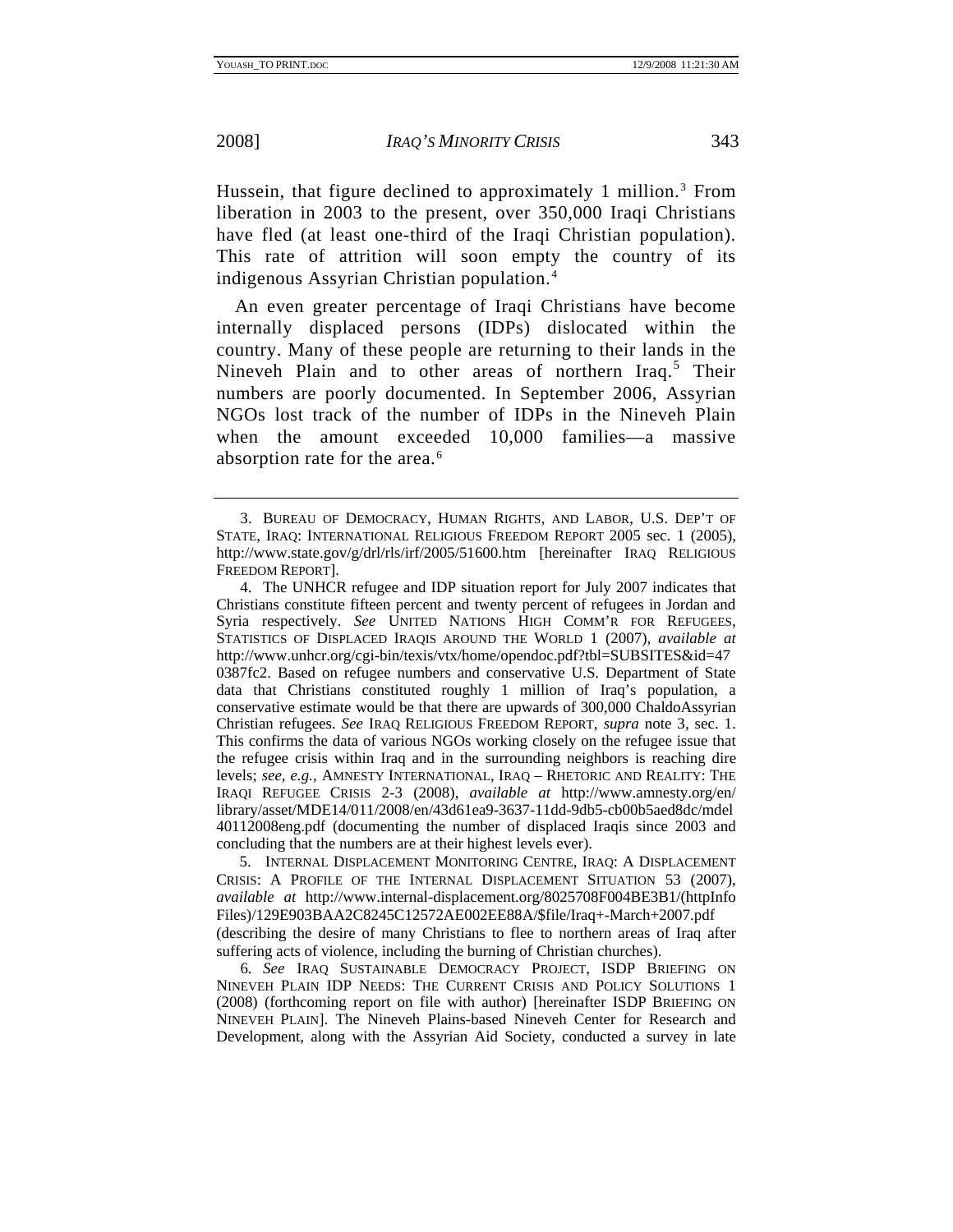<span id="page-4-0"></span>

Preventing the successful ethno-religious cleansing of Iraq's indigenous Assyrians is a self-evident humanitarian priority. However, it also serves the long-term goal of giving Iraq a better chance at establishing a sustainable democracy. The Mandaean-Sabaean community is largely cleansed, with only 750 families remaining from a population of roughly 60,000 in 2003. Assyrians, and the other vulnerable minorities who will follow in their footsteps (Shabaks, Yezidis, and Turkmen, among others), are necessary to keeping Iraq ethnically and religiously heterogeneous, an essential ingredient for democratization.

The cleansing of the Mandaean-Sabaean people, a people of antiquity, reflects the very real threat of annihilation facing all the defenseless minorities.

## I. THE ASSYRIAN CRISIS IN IRAQ AND U.S. NATIONAL SECURITY INTEREST

Some months ago, Secretary of State Condoleezza Rice reiterated that past U.S. policy in the Middle East meant, "we [the United States] supported authoritarian regimes, and they supported our shared interest in regional stability.["7](#page-4-1) She acknowledges the error made in pursuing the type of "stability" created by supporting authoritarian governments, stating that "[f]or 60 years . . . the United States, pursued stability at the expense of democracy in this region here in the Middle East—and we achieved neither."[8](#page-4-2)

The deliberate targeting of minorities by Islamist extremists, including the government-affiliated Sadr Militia and Badr Brigade, and by prejudicial policies from the Kurdistan Regional Government (KRG), is emptying Iraq of its indigenous Assyrians. This situation, the U.S. Government's approach to this crisis, and the Bush

<sup>2006</sup> and early 2007 which enumerated 9,987 IDP families in the Nineveh Plain. Seventy percent were Assyrian Christians. *Id.* This figure, however, is only a rough estimate, as many IDP families refuse to register for fear of being tracked by insurgents and extremists. NGOs and research bodies on the ground estimate the number to be more than three times greater.

<span id="page-4-1"></span> <sup>7.</sup> Condoleezza Rice, *Rethinking the National Interest: American Realism for a New World*, FOREIGN AFF., July-Aug. 2008, at 2, 13 [hereinafter Rice, *Rethinking the National Interest*].

<span id="page-4-2"></span> <sup>8.</sup> Condoleezza Rice, Sec'y of State, Remarks at the American University in Cairo (June 20, 2005), http://www.state.gov/secretary/rm/2005/48328.htm.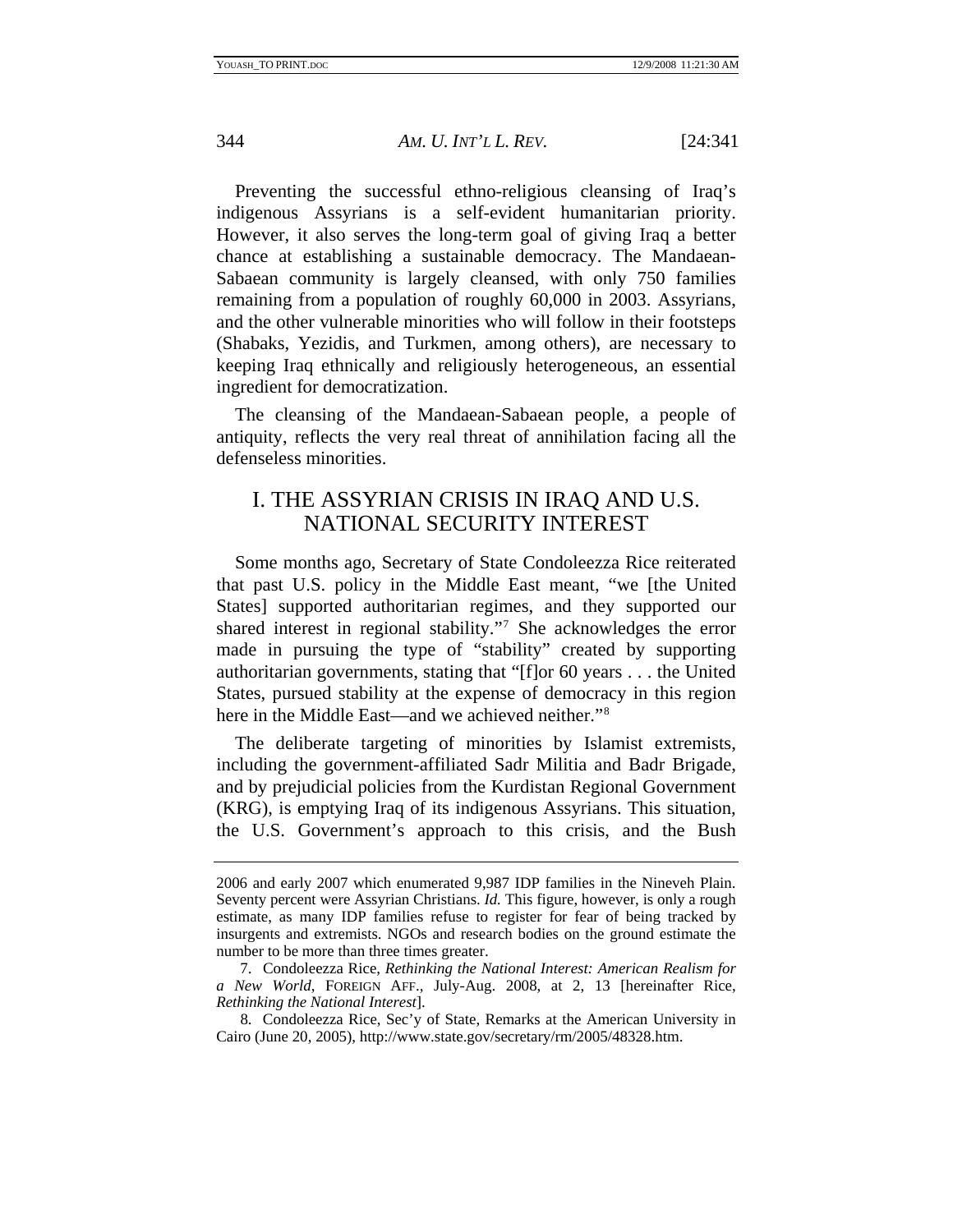Administration's policies on this ethno-religious cleansing indicates very little progress with respect to Secretary Rice's assertion that a new policy course in the Middle East is being forged.

A fuller examination of the Assyrian situation in Iraq (including a specific examination of the  $KRG<sup>9</sup>$  $KRG<sup>9</sup>$  $KRG<sup>9</sup>$  is necessary to put into perspective that little seems to have changed in the U.S. Government's approaches to "stability" and "national security." The purpose, however, is to highlight what needs to be done and outline the policies that can allow the U.S. Government to say it has changed its course and is genuinely charting a new direction in the Middle East pursuant to its national interests as outlined by the Secretary of State and the Joint Chiefs of Staff. The intentions, thoughts, and arguments put forth in this Article are intended to support the U.S. Government in securing its national interest and to tangibly demonstrate its steadfastness to the "new realism" articulated by Secretary Rice. This will not only help fulfill U.S. goals, but will also serve the interests of protecting Iraq's defenseless minorities, particularly the Assyrian Christians, against the existential threat they face today.

<span id="page-5-0"></span> <sup>9.</sup> There are debates about the culpability of the central government in Baghdad regarding the targeting and persecution of ethno-religious minorities. The basis of this debate is the inability of the central government to develop and implement policy, and therefore minority persecution is not government-driven. This is debatable in terms of assessing central government apathy or the political affiliations of the major militias. However, the KRG is highly effective at developing and implementing policy and therefore carries a significant degree of responsibility for its persecution of minorities. *See also Bush Renews Support for Iraqi Government*, NAT'L PUB. RADIO, Aug. 22, 2007, http://www.npr.org/ templates/story/story.php?storyId=13861513 (contrasting the White House's support of Iraqi President Nouri al-Maliki with the growing U.S. criticism of the Iraqi government and providing an overview of the debate). *Compare* Daniel Smith, *Repairing a Broken Iraq*, FOREIGN POLICY IN FOCUS, July 3, 2006, http://www.fpif.org/fpiftxt/3339 (criticizing the Iraqi government for its failure to take responsibility for many of the internal problems faced after the invasion and for policies, such as offering amnesty to participants in the rebellion, that undermined U.S. efforts), *with* Qassim Abdul-Zahra, *Jordan's King Visits Iraq, Urges Arabs to Support*, HUFFINGTON POST, Aug. 11, 2008, http://www.huffington post.com/2008/08/11/jordans-king-visits-iraq\_n\_118284.html (describing Jordan's King Abdullah II's praise of the Iraqi government and his work to build Middle-Eastern support for the Iraqi government).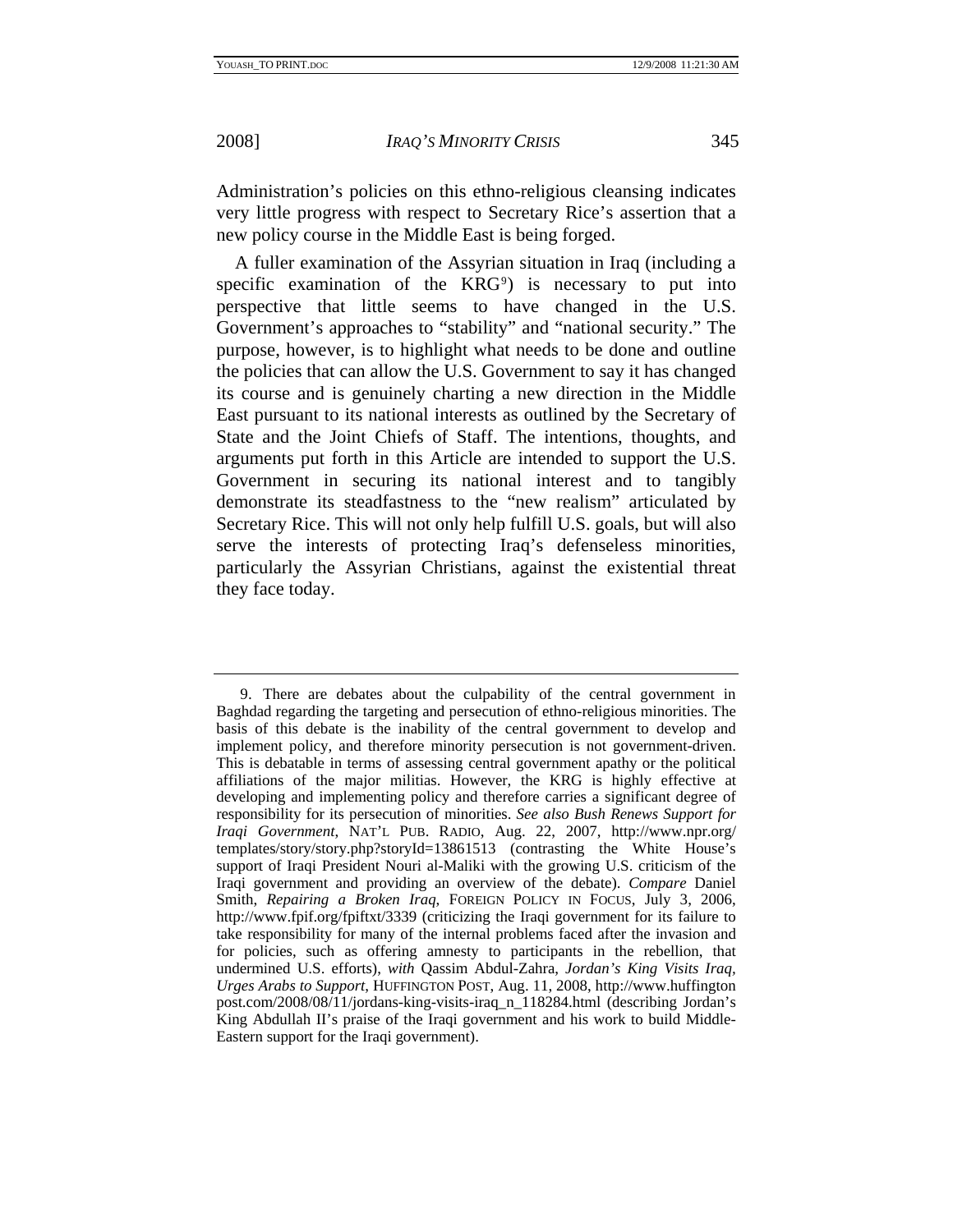<span id="page-6-0"></span>

## II. THE SITUATION/CRISIS

The U.N. High Commissioner for Refugees has documented that Christian Assyrians are often the victims of targeted violent acts, and many are being forced to flee Iraq.[10](#page-6-1) Despite being a small minority in the general Iraqi population, Christians make up roughly twenty percent of all Iraqi refugees. $11$ 

The Iraq Sustainable Democracy Project (ISDP) conducted a field mission to the region in March and April 2007 and asked the Christian refugees what drove them out of Iraq.[12](#page-6-3) The responses from refugees were alarmingly consistent when expressing their greatest fears and rehashing their experiences. Refugees overwhelmingly asserted that persecution by extremists arose because they are perceived as co-religionists and collaborators with the Americans. Many of those interviewed underlined the reality of Arab, Kurdish and Islamist militias who are fully aware that Assyrian Christians have no means of retaliation in the face of attacks—lacking any deterrent capacity or source of protection. They often mentioned their lack of any meaningful control of political institutions, insisting that the motives for attacks cannot be from control of any 'political turf'; meaning attacks are happening purely out of malice. Refugees repeatedly mentioned daily reminders of their religious

<span id="page-6-1"></span> <sup>10.</sup> UNITED NATIONS HIGH COMM'R FOR REFUGEES, BACKGROUND INFORMATION ON THE SITUATION OF NON-MUSLIM RELIGIOUS MINORITIES IN IRAQ 4 (2005), *available at* http://www.unhcr.org/cgi-bin/texis/vtx/refworld/rwmain? docid=4371cf5b4 [hereinafter UNHCR BACKGROUND ON RELIGIOUS MINORITIES] (noting that, for example, in one refugee camp in Syria, thirty-six percent of refugees were Christians).

<span id="page-6-2"></span><sup>11</sup>*. See id.* (noting thirty-six percent of Iraqi refugees in a Syrian refugee camp are Christian), Frances Harrison, *Christians Besieged in Iraq*, BBC NEWS, Mar. 13, 2008, http://news.bbc.co.uk/2/hi/middle\_east/7295145.stm (reporting that Christians are "massively over-represented" in the Iraqi refugee population); *see also* Nonna Gorilovskaya, *Christians Leaving Iraq*, MOTHER JONES, Aug. 3, 2004, http://www.motherjones.com/news/dailymojo/2004/08/ 08\_503.html (contrasting the massive amount of Christian refugees with the proportion of Christians in the general population and noting that Christians only comprise about three percent of the Iraqi population).

<span id="page-6-3"></span><sup>12</sup>*. See* IRAQ SUSTAINABLE DEVELOPMENT PROJECT, VOTING WITH THEIR FEET: UNDERSTANDING THE ASSYRIAN/CHALDEAN/SYRIAC EXODUS FROM IRAQ 2 (May 2007), *available at* http://www.iraqdemocracyproject.org/pdf/IDP-policy %20brief.pdf [hereinafter ISDP, VOTING WITH THEIR FEET].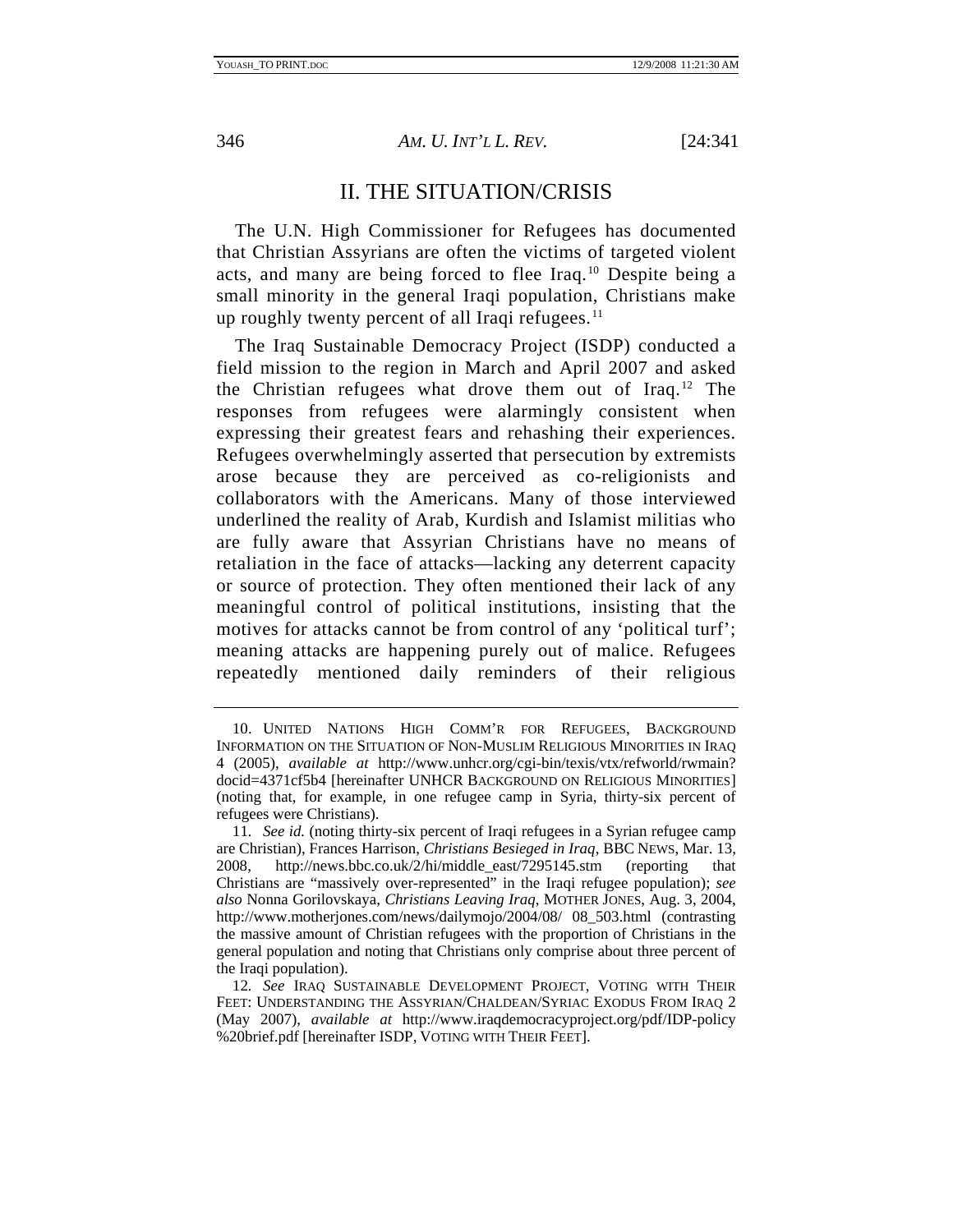<span id="page-7-0"></span>

persecution, speaking of reminders brought to their doors—even delivered with bullets and blood—stating that Iraq is not for Christians any longer. Most of the refugees tried to go north, to the Nineveh Plain or the Kurdistan region in Iraq. Refugees were unable to secure jobs unless willing to join the Kurdistan Democratic Party. For many who first became internally-displaced by fleeing to the north, land return was a major denial of their basic rights. Many ultimately became refugees because Kurds had seized their lands and the Kurdistan Regional Government would not implement any decisions requiring the return of land to original Assyrian inhabitants.<sup>[13](#page-7-1)</sup>

### A. THE SITUATION IN IRAQ

"Death to U.S. Agents" is the standard Al-Qaeda message that particularly targets Christian Assyrians. They are seen as coreligionists and collaborators with the United States. Their past and continued support for the liberation of Iraq is undeniable. They could not have foreseen complete abandonment by the U.S. Government given the extent of the existential threat they are facing.[14](#page-7-2) The disillusionment expressed by Assyrian refugees interviewed in March and April 2007 centered on their perception of complete U.S. Government disregard for their security.

In mid 2006, Al-Qaeda and others began a focused program of cleansing Assyrian Christians from Dora (a district with over 20,000 Assyrian homes in 2003).[15](#page-7-3) The Christians were given the following options: convert to Islam, and to demonstrate commitment, assist in targeting other Christians; not only pay the

<span id="page-7-1"></span><sup>13</sup>*. See id.* These comments represent a synthesis of the types of comments made by Assyrian refugee families interviewed by IDSP over two weeks across Amman, Damascus, and Beirut.

<sup>14</sup>*. See id.*

<span id="page-7-3"></span><span id="page-7-2"></span><sup>15</sup>*. See* IRAQ SUSTAINABLE DEMOCRACY PROJECT, CREATING A NINEVEH PLAIN LOCAL POLICE FORCE: OVERCOMING ETHNO-RELIGIOUS MINORITY INSECURITY 4 (Sept. 2007), *available at* http://www.iraqdemocracyproject.org/pdf /Minority%20Policing%20-%20policy%20brief.pdf [hereinafter ISDP, NINEVEH LOCAL POLICE]; Keith Roderick, *Iraq's Christian Exodus*, NAT'L REV. ONLINE, July 30, 2007, http://article.nationalreview.com/?q=NjFIZTIyYjZjYjk1NmZhZT c2MmUxNzJjZmI4ZTI0MWI=.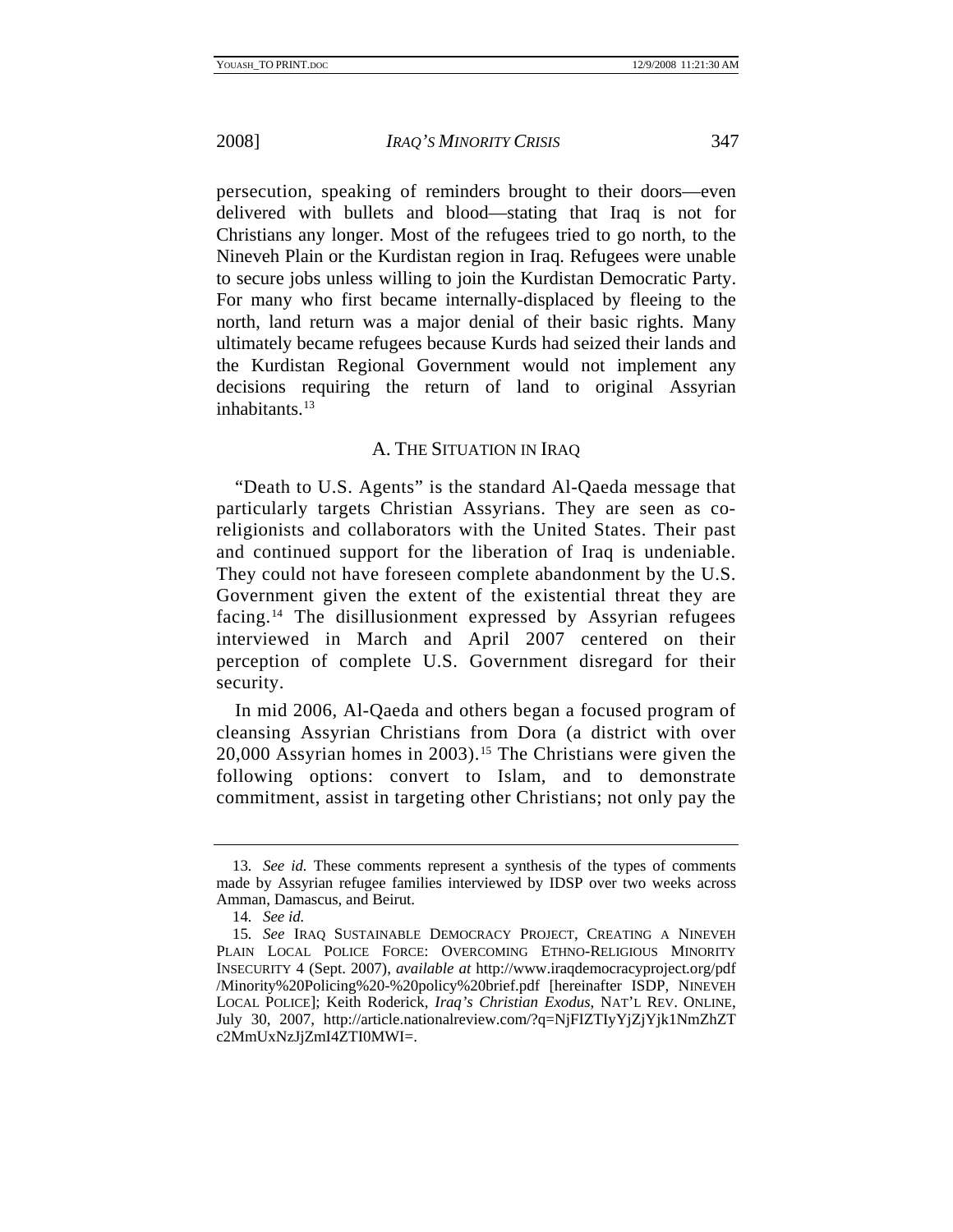jizya (non-Muslim tax), but pay tens and hundreds of thousands extra, on demand, to fund the insurgency; send a daughter or sister to the local Mosque to be married to a Muslim; leave; or die. $16$ 

The Dora neighborhood now has less than 1,000 homes left, but these are termed "partial/broken" homes.<sup>[17](#page-8-1)</sup> The men of fighting strength who can somewhat defend themselves have sent away the children, women, and elderly. Al-Qaeda has moved in and effectively decimated the community. Every family has been threatened with kidnappings, murders, and torture through letters. Phone calls and visits to places of work (especially shops) are favored means of intimidation in person by Islamists and insurgents.[18](#page-8-2)

Threats are for the lucky ones; most are kidnapped, or have members of their family kidnapped.<sup>[19](#page-8-3)</sup> Kidnappings often end in tragedy, as discovered in the interviews. These cold-blooded murders spur immediate flight, although many of those released after a ransom is paid also opt to run, fearing recapture. In numerous cases, botched kidnap attempts simply result in the shooting death of the intended victim. Kidnappers ratcheted up the pressure by torturing kidnapped children while negotiations with parents take place.

Targeting churches and religious figures is also so pervasive as to send a broad signal to all Iraqi Christians. The bombings and attacks on over forty churches, the regular kidnapping of priests, and gruesome murdering of priests, set in motion total panic and flight by this vulnerable minority.[20](#page-8-4) Several types of attacks cause extraordinary fear and place immense pressure on

<span id="page-8-0"></span> <sup>16.</sup> ISDP, NINEVEH LOCAL POLICE, *supra* note 15, at 4; *see also* Roderick, *supra* note 15*;* Doug Bandow, *Thrown to the Lions*, THE AMERICAN SPECTATOR, July 2, 2007, http://spectator.org/archives/2007/07/02/thrown-to-the-lions/print.

<sup>17</sup>*. See* ISDP, NINEVEH LOCAL POLICE, *supra* note 15, at 4.

<span id="page-8-2"></span><span id="page-8-1"></span><sup>18</sup>*. See id.* at 5 (describing the numerous types of threats posed to Christians by Iraqi insurgents).

<sup>19</sup>*. See* Bandow, *supra* note 16.

<span id="page-8-4"></span><span id="page-8-3"></span><sup>20</sup>*. See id. See generally* PETER BETBASOO, ASSYRIAN INT'L NEWS AGENCY, INCIPIENT GENOCIDE: THE ETHNIC CLEANSING OF THE ASSYRIANS OF IRAQ (2007), *available at* http://www.aina.org/reports/ig.pdf (providing a detailed explanation of the persecution of Christian Assyrians in Iraq).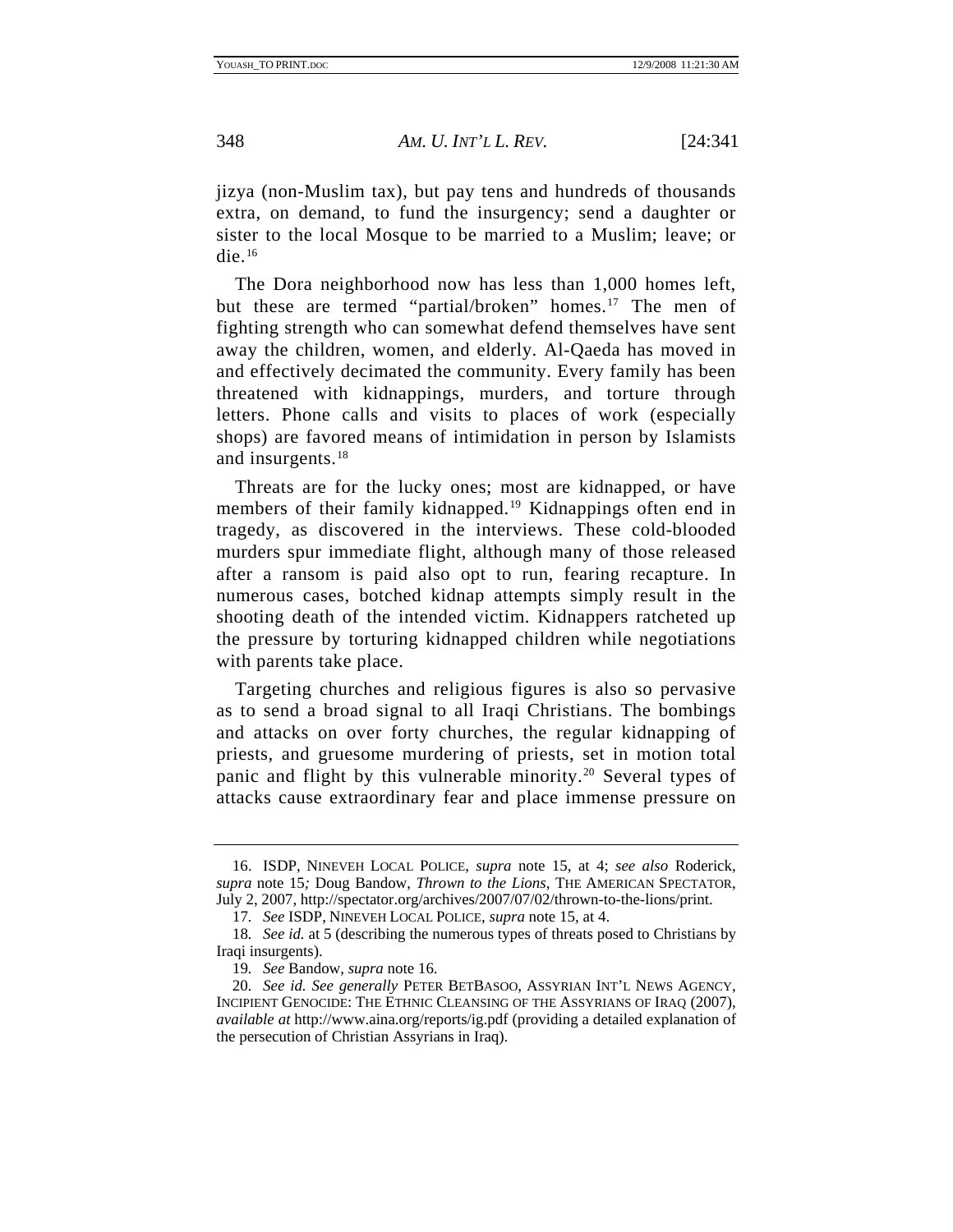the community. One particularly gruesome example occurred when a priest was beheaded and dismembered and returned to his parish with a note directing the parishioners to post notices apologizing for His Holiness, Pope Benedict XVI's remarks offending Islam on the church.<sup>[21](#page-9-0)</sup>

Flight from Basra, Baghdad, Mosul, and Kirkuk is an act of total desperation, the main goal being to stay alive. The travel involves the arrangement of a taxi, carrying only what fits into pockets, bags, and items placed on laps. It is the total abandonment of all else they have built up.<sup>[22](#page-9-1)</sup> This immediate, desparate situation produces large numbers of IDPs, and ones that are entirely impoverished and vulnerable from the onset.

As noted above in the insights of Christian refugees, the Assyrians have no ability to deter attacks because they are not able to become an effective part of the policing services in Iraq. They are not even able to establish formal, legitimate, representative policing forces in areas where they predominate, such as the Nineveh Plain. In late 2005 and mid 2006, local representatives made two efforts at securing a representative police force for the Nineveh Plain.<sup>[23](#page-9-2)</sup> The first effort consisted of 1,000 members, and the Kurdistan Democratic Party's Deputy Governor in Mosul undermined it politically by refusing to accept the formation of such a force and deriding the idea as the formation of a Christian militia. The second effort involved 700 Christian Assyrians who were ultimately sent for training, but quickly abandoned the endeavor when they were threatened to be deployed to a Sunni insurgent stronghold in Mosul, and not the intended area of the Nineveh Plain. With respect to Baghdadcontrolled Iraq, U.S. soldiers report incidents where Catholic officers training cadets are stoned to death when Muslim cadets learn of their religion.<sup>[24](#page-9-3)</sup>

<span id="page-9-0"></span><sup>21</sup>*. See* Nina Shea, *Death Comes for the Archbishop*, NAT'L REV. ONLINE, Mar. 14, 2008, http://article.nationalreview.com/?q=ZDZhN2FmODg5NjczM 2I1MWJIMjk2M2E4ZGQwZmZIMTY= (reporting the beheading of Catholic Archbishop Paulos Faraj Rahho in Mosul).

<sup>22</sup>*. See* ISDP, VOTING WITH THEIR FEET, *supra* note 12.

<sup>23</sup>*. See* ISDP, NINEVEH LOCAL POLICE, *supra* note 15, at 7-8.

<span id="page-9-3"></span><span id="page-9-2"></span><span id="page-9-1"></span> <sup>24.</sup> George F. Will, *An Iraq Caucus of One*, WASH. POST, June 17, 2007, at B07 ("[Senator] Gordon Smith, the Oregon Republican, had lunch with three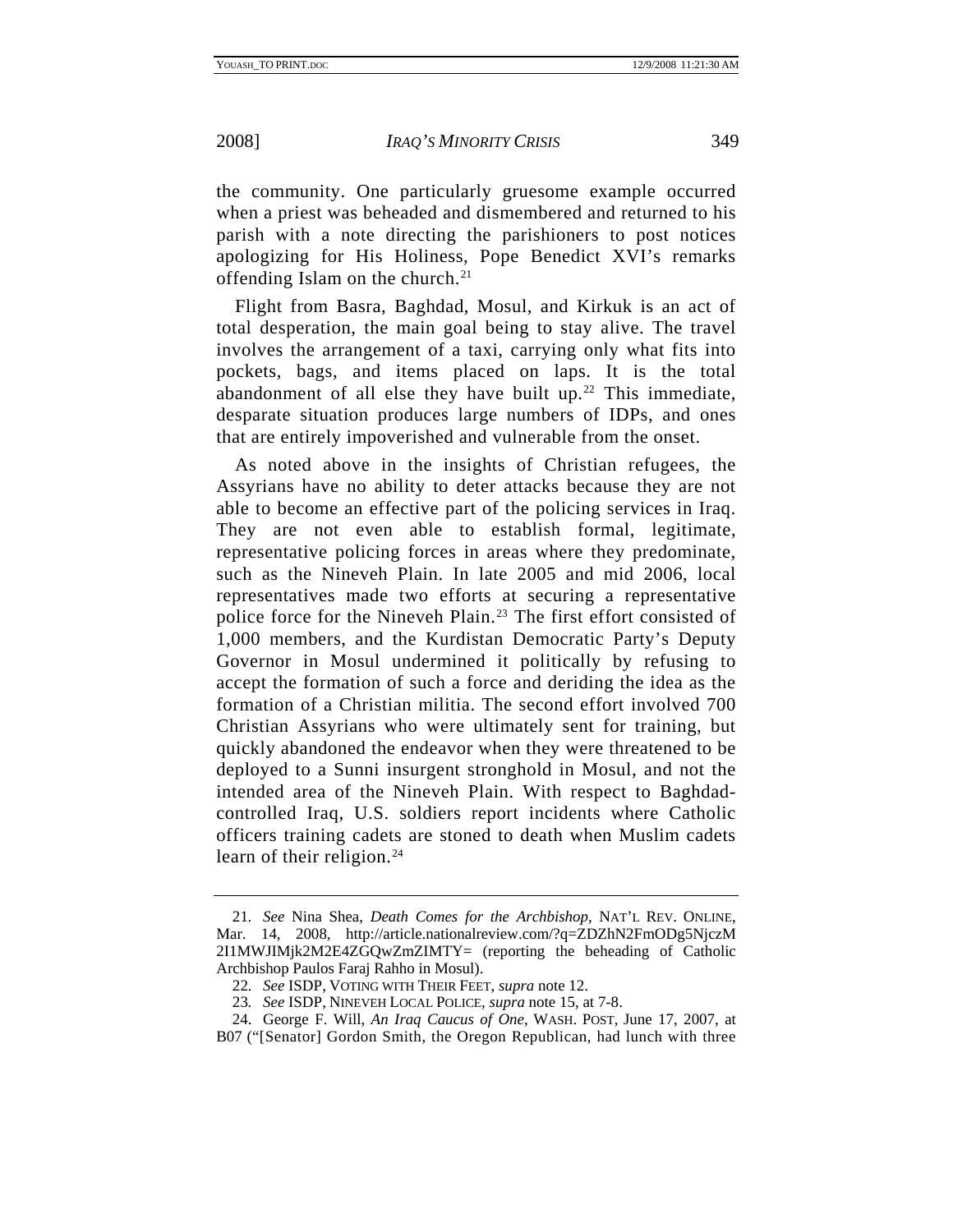<span id="page-10-0"></span>

#### B. NEW DEVELOPMENTS – CURRENT ATTACKS

In August 2008, the KDP-dominated Ninawa Provincial Council tried removing the still-developing legitimate, formal police force in the Nineveh Plain, securing an order from the Ministry of the Interior to do so.[25](#page-10-1) The following month of September saw the minorities' quota legislation for securing thirteen reserved seats across several governorate councils stripped from the electoral law on governorates. In October 2008, a brutal campaign of targeted, highly visible murders of Assyrian Christians over a period of three weeks commenced in Mosul. Vehicles regularly drove through Assyrian neighborhoods threatening all Christians with death for remaining in the city. Mosul is the last remaining urban area of population concentration for the Assyrians since the largely successful cleansing campaigns in Basra and Baghdad. These past three months reflect a systematic process of neutralizing a modest security force, removal of rights to political representation, followed by direct physical attacks spurning the flight of over 3,000 families into the Nineveh Plain.

Christmas in 2007 was relatively peaceful, allowing many to hope that a corner had been turned in the targeting of Assyrian Christians.[26](#page-10-2) Regrettably, most observers overlooked the fact that Christmas overlapped with a major Muslim religious celebration[.27](#page-10-3) Once the Mujahideen and insurgents concluded their holiday, they unleashed a wave of high-level attacks. In January 2008, six churches, two nunneries and an orphanage managed by nuns were bombed or attacked.<sup>[28](#page-10-4)</sup>

soldiers from his state, one of whom had been working with an Iraqi officer training police cadets. That soldier told Smith that when the cadets learned that the Iraqi officer was Catholic, they stoned him. To death.").

<span id="page-10-1"></span><sup>25</sup>*. See* IRAQ SUSTAINABLE DEMOCRACY PROJECT, IRAQ'S NINAWA PROVINCIAL GOVERNMENT IS REMOVING NINEVEH PLAIN LOCAL POLICE FORCE (2008) (forthcoming report on file with author).

<span id="page-10-2"></span><sup>26</sup>*. E.g.*, Kimi Yoshino & Usama Redha, *Few Left to Mark Iraqi Christmas*, L.A. TIMES, Dec. 23, 2007, at A-11 (describing the tepid optimism for Iraqi Christians on the eve of Christmas 2007).

<span id="page-10-3"></span><sup>27</sup>*. See generally At Least Seven Churches Were Bombed in Iraq*, ASSYRIAN INT'L NEWS AGENCY, http://www.aina.org/news/20080106153742.htm (last visited Nov. 21, 2008).

<span id="page-10-4"></span><sup>28</sup>*. See generally* Church Bombings in Iraq Since 2004, ASSYRIAN INT'L NEWS AGENCY, http://www.aina.org/news/20080107163014.htm (last visited Nov. 12,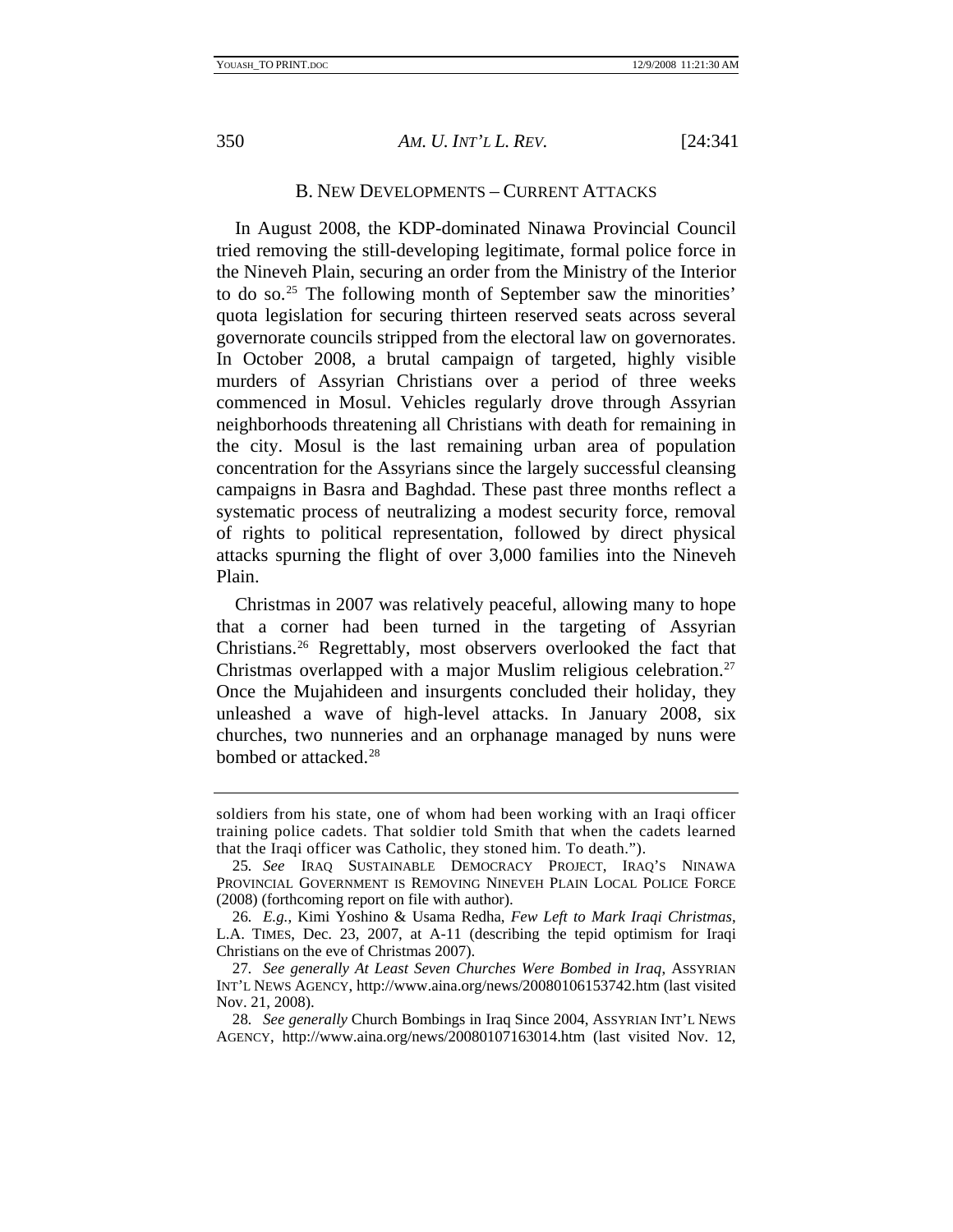<span id="page-11-0"></span>

In February, the Archbishop of Mosul was kidnapped, and in March his body was recovered.[29](#page-11-1) In April, another priest in Baghdad was killed in a highly public manner.<sup>[30](#page-11-2)</sup> All this is in addition to the daily, constant targeting of the general Assyrian population. This is meant to send a message. It indicates to Assyrian Christians that while Iraq overall may stabilize, their lives will not get better. If the U.S. and Iraqi Governments continue to downplay or deny the reality, the insurgents may prove to be right.

## C. THE SITUATION IN NORTHERN IRAQ AND KRG-CONTROLLED AREAS

The situation in northern Iraq and KRG-controlled areas (where the government has formal jurisdiction and where it is seeking to dominate) can be likened to a return of Saddam-era authoritarianism. The community has long felt the pressure and intimidation of the Peshmerga, particularly from the Kurdistan Democratic Party (KDP). Peshmerga, however, are an extension of their political leaders in the KDP, and the problem is political.[31](#page-11-3)

The formative experience in post-liberation Iraq for Christian Assyrians was the deliberate disenfranchisement of their people, particularly in the Nineveh Plain that occurred in the January and December 2005 elections (more effectively in January), and during the October referendum. It was a simple yet powerful message: you have no right to decide your future—the KDP will

<span id="page-11-1"></span><sup>2008) (</sup>reporting nine attacks in early January, 2008).

<sup>29</sup>*. See* BETBASSO, *supra* note 20; Shea, *supra* note 21.

<span id="page-11-2"></span><sup>30</sup>*. See* Ernesto Londoño, *Assyrian Orthodox Priest Fatally Shot in Baghdad, Alarming Christians*, WASH. POST, Apr. 6, 2008, at A20.

<span id="page-11-3"></span><sup>31</sup>*. See Fact File: Kurdish Fighters*, BBC NEWS, Apr. 11, 2003, http://news.bbc.co.uk/2/hi/middle\_east/2940053.stm (defining Peshmerga as Kurdish fighters in Northern Iraq who are loyal to either the Kurdistan Democratic Party or the Patriotic Union of Kurdistan); *Country Briefings: Iraq – Political Forces*, ECONOMIST, Sept. 7, 2007, https://www.economist.com/countries/Iraq/ profile.cfm?folder=Profile-Political%20Forces (reporting that the Kurds, through the KDP and other political parties, control 25,000 Peshmerga guerrilla fighters).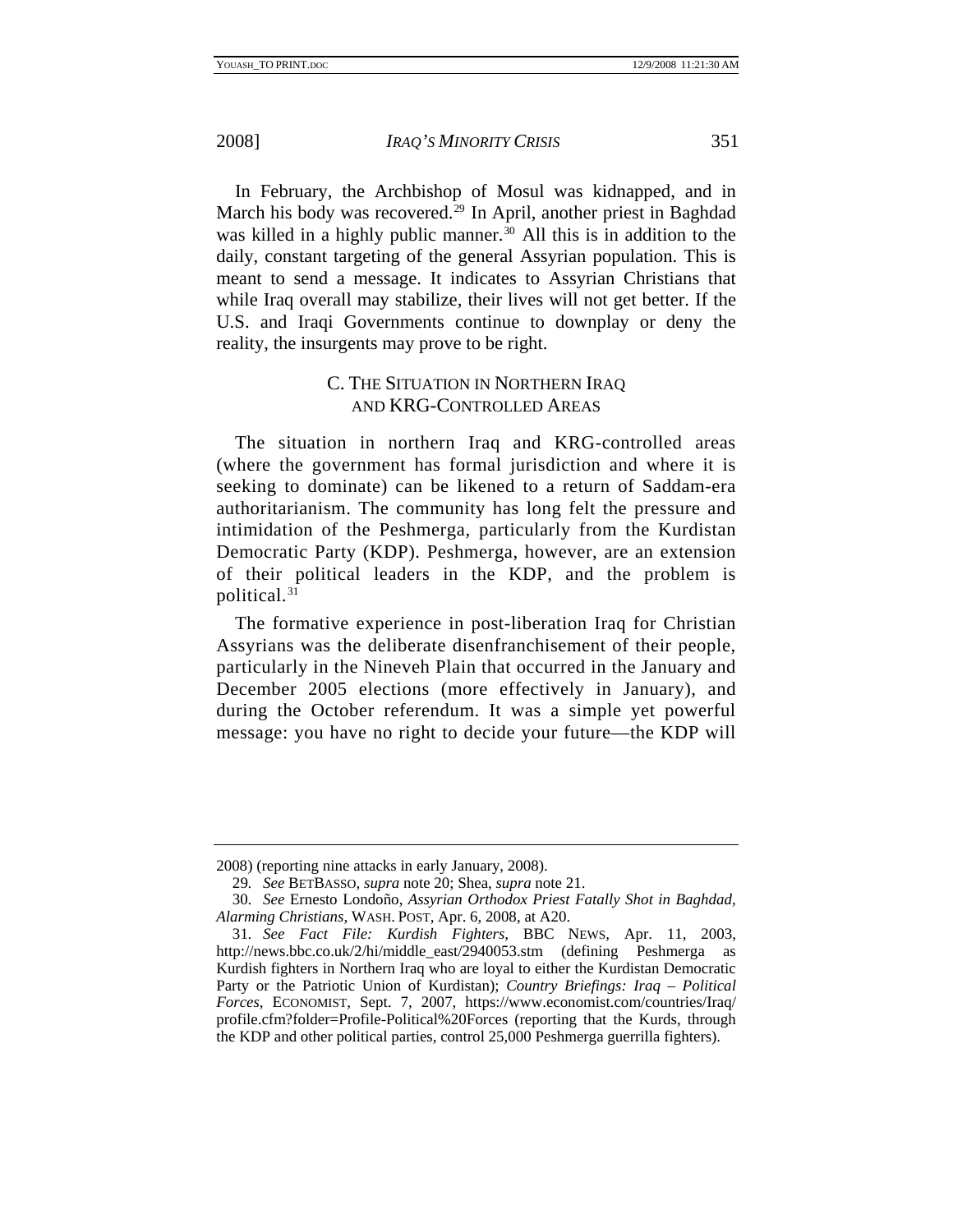decide.[32](#page-12-0) The Department of State's 2005 Human Rights Country Report for Iraq bluntly indicates:

In the January elections, many of the mostly non-Muslim residents on the Nineveh Plain were unable to vote. Some polling places did not open, ballot boxes were not delivered, and incidents of voter fraud and intimidation occurred. These problems resulted from administrative breakdowns on voting day and the refusal of Kurdish security forces to allow ballot boxes to pass to predominantly Christian villages.<sup>[33](#page-12-1)</sup>

Unable to realize their electoral potential, Assyrians have seen the suffocation and atrophying of their legitimate, local political groups—some of whom were declared allies by the President of the United States. For example, the Assyrian Democratic Movement is recognized as an ally and included in the Iraq Liberation Act.<sup>[34](#page-12-2)</sup>

Concurrently, the civil society networks and relief organizations that are independent of the KDP have also witnessed the same rapid deterioration as the KDP prevents any resources from reaching them so they may help the needy. Instead, the modest amount of aid that does reach Christian Assyrians comes with extraordinary political conditionalities.

<span id="page-12-0"></span><sup>32</sup>*. See* Gareth Porter, *Voting Shenanigans Cloud Key Province*, INTER PRESS SERVICE NEWS AGENCY, Sept. 28, 2005, http://www.ipsnews.net/news.asp?id news=30451 (describing the intense standoff that occurred when U.S. troops, charged with delivering ballots to polling places in the Nineveh Plain, encountered Kurdish resistance); Gareth Porter, *Vote Figures for Crucial Province Don't Add Up*, INTER PRESS SERVICE NEWS AGENCY, Oct. 19, 2005, http://www.ipsnews.net/news.asp?idnews=30692 (raising questions regarding the validity of the Nineveh vote).

<span id="page-12-1"></span> <sup>33.</sup> BUREAU OF DEMOCRACY, HUMAN RIGHTS, AND LABOR, U.S. DEP'T OF STATE, IRAQ: COUNTRY REPORTS ON HUMAN RIGHTS PRACTICES - 2005 § 3 (2006), http://www.state.gov/g/drl/rls/hrrpt/2005/61689.htm (describing voting "irregularities" and problems that occurred during the 2005 elections, including incidents of Kurdish forces' preventing ballot boxes to pass to Christian communities).

<span id="page-12-2"></span> <sup>34.</sup> Presidential Determination No. 2003-05, 67 Fed. Reg. 78, 121 (Dec. 23, 2002) (declaring the Assyrian Democratic Movement a "democratic opposition organization" eligible to receive assistance under Section 4 of the Iraq Liberation Act of 1998).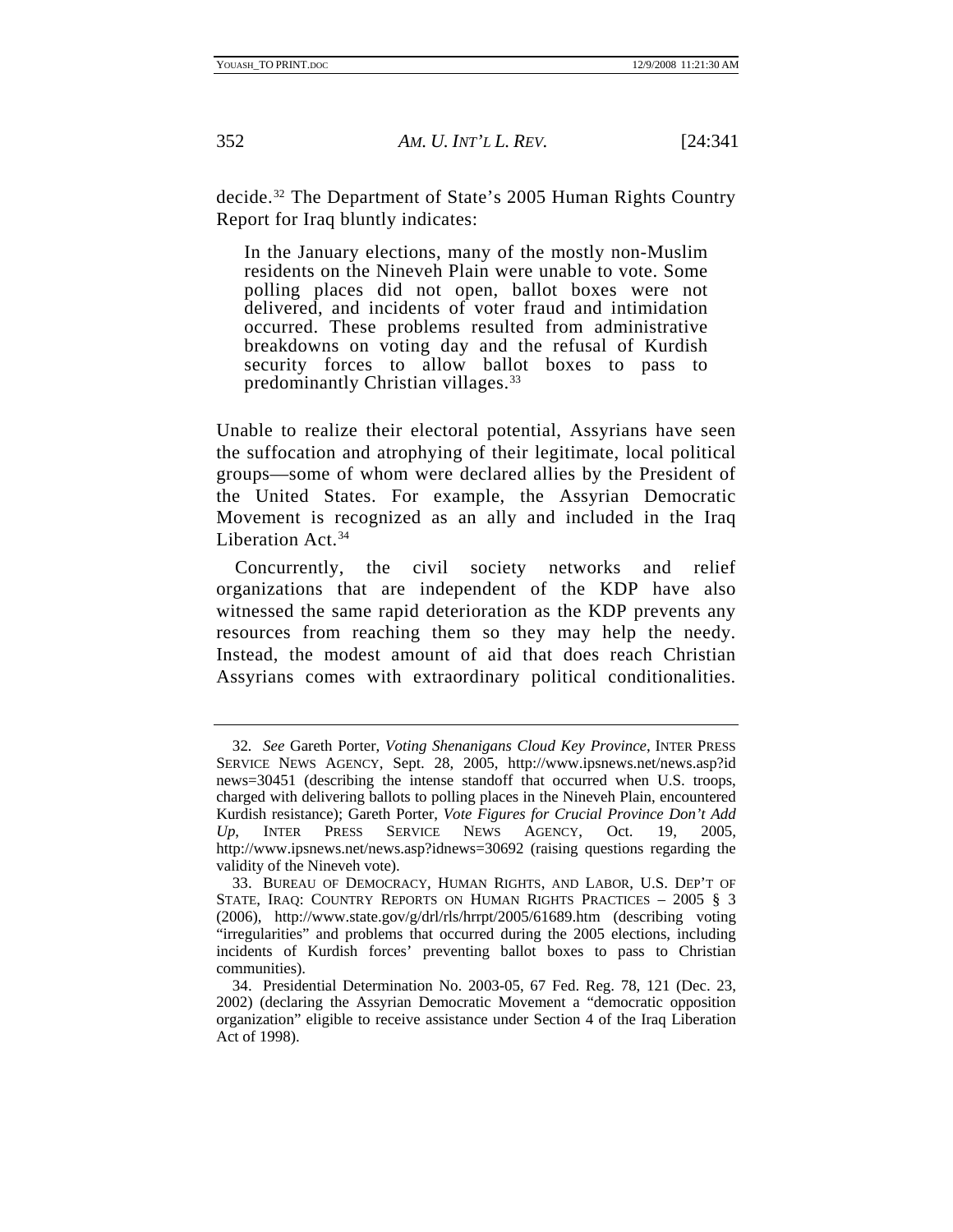Membership and demonstrable support for the KDP is the primary requirement. Rejection of any independent positions outside of the KDP is demanded.[35](#page-13-0)

The situation in northern Iraq is tangibly that of a new apartheid-like development track for Christian Assyrians as they widely choose not to succumb to KDP authoritarianism. However, it appears that U.S. Government neglect of this community in terms of equitable reconstruction and development is aiding their starvation into the Kurdistan Region of Iraq. By all accounts, the U.S. Government's disregard for the development needs of Christian Assyrians in light of the scale of their dislocation causes them to fall prey to the predatory behavior of the KDP.<sup>[36](#page-13-1)</sup>

Disenfranchisement and apartheid-like development as policies implemented by the KDP are matched by summary arrests, detentions, physical abuse, killings with impunity, and most importantly, illegal land/property seizures. As reported by so many refugees, most would like to return to the lands and villages from which they were Arabized by the Ba'ath in northern Iraq, primarily in the Nineveh Plain, throughout Dohuk and Irbil governorates.<sup>[37](#page-13-2)</sup> Kurds, either directly connected to the KDP (sometimes at senior-most levels) or simply backed by the KDP, have illegally seized or stolen substantial amounts of village and farming lands belonging to Assyrians.<sup>[38](#page-13-3)</sup>

<span id="page-13-0"></span><sup>35</sup>*. See* Anthony Shadid & Steve Fairnau, *Militias on Rise Across Iraq: Shiite and Kurdish Groups Seizing Control, Instilling Fear in North and South*, WASH. POST*,* Aug. 21, 2005, at A1 (emphasizing the willingness of the KRG Peshmerga to use force against Assyrian-Iraqi officials that take political positions independent of the KRG).

<span id="page-13-1"></span><sup>36</sup>*. See* Kenneth Timmerman, *Christians Face Extinction in Northern Iraq*, NEWSMAX.COM, April 24, 2008, http://www.newsmax.com/timmerman/christians\_ mosul\_iraq/2008/04/24/90555.html (describing how the relative deprivation of the Nineveh Plain and despair is being alleviated by aid from the KRG, but that such aid comes with political conditionalities, including the goal of annexing the region to the KRG).

<span id="page-13-2"></span> <sup>37.</sup> INTERNAL DISPLACEMENT MONITORING CENTRE, *supra* note 5, at 21, 78-79 (describing the Arabization campaign of the 1970s in which the Ba'ath party evicted Kurdish farmers in the north and replaced them with poor Arab tribal members from the south and tracing the campaign's work and impact from the 1970s, through the 1990s, and into the wake of the U.S. invasion).

<span id="page-13-3"></span><sup>38</sup>*. Id.* at 78-79.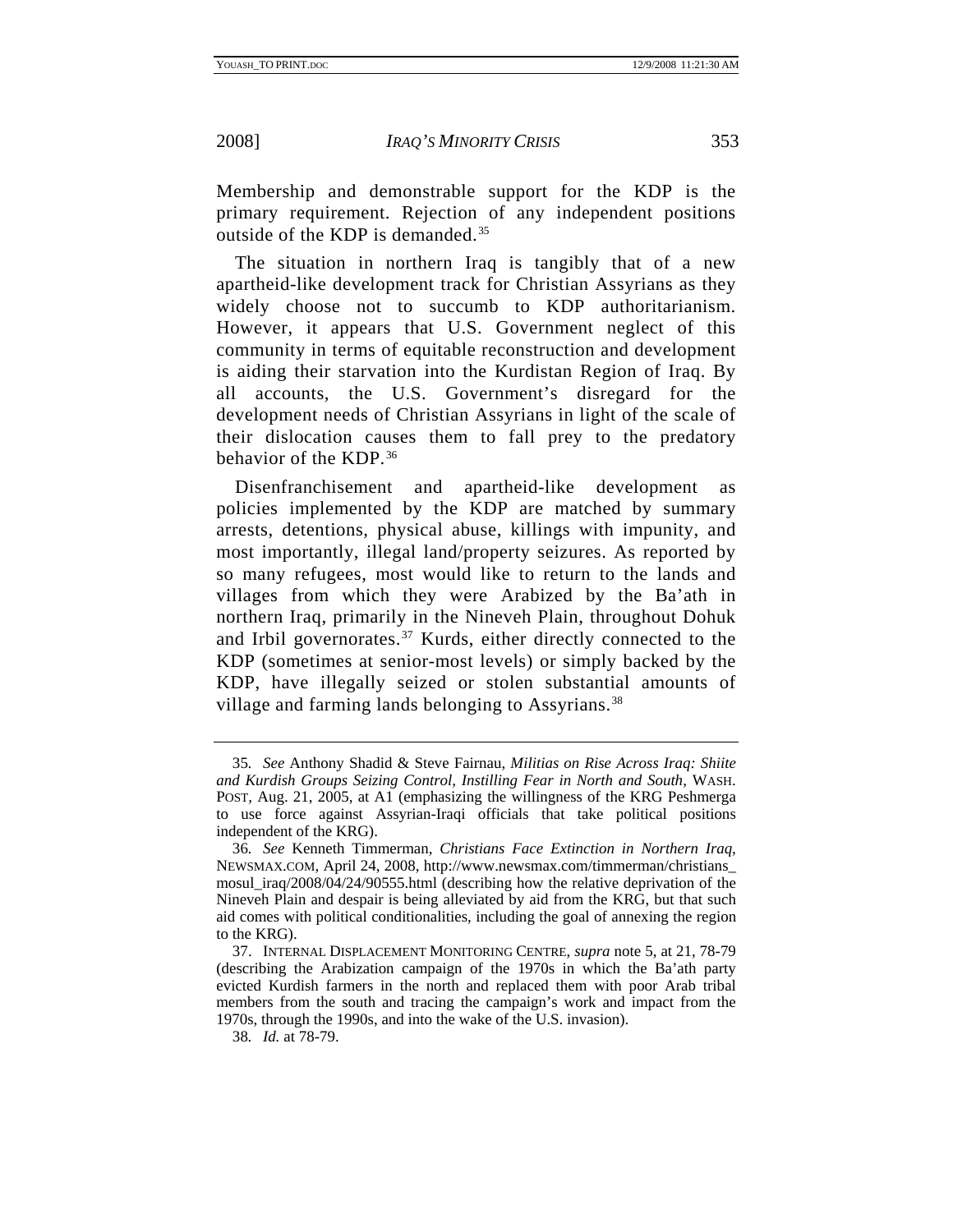<span id="page-14-0"></span>

Whereas the KRG has sought to aggressively reverse Arabization policies that impacted Kurdish villages, they have stonewalled the resolution of Assyrian land return and been complicit or actively involved in Kurdish illegal expropriation of Assyrian Christian lands. The KDP publicizes that tens of thousands of Assyrian Christian families are coming to the safety of the north, but hundreds of thousands are leaving the country entirely.[39](#page-14-1) This reality is directly connected to the problems of illegal land seizures. In effect, they are locking the Ba'athist Arabization program into place, but against non-Kurdish minorities. This has two primary effects: first, it prevents thousands of Assyrian families from returning to their lands; and second, it compels a great number of them to live in urban centers if they choose not to leave the region. For the Assyrian minority, this generates natural pressure for assimilation akin to that created by Saddam Hussein. Kurdification appears to be the desired outcome, or at least the thinning-out of the indigenous Assyrian Christians.

## *1. A Personal Story of Tragedy*

ISDP learned of Sargon Hanna's case through a field mission conducted in March 2007.<sup>[40](#page-14-2)</sup> His family and relatives, all refugees, were present for the interview. Sargon is missing a leg resulting from a bomb attack on a church in Baghdad during services on September 24, 2006.[41](#page-14-3) He was guarding the church when the bomb detonated. When Sargon's son Ashur asked of him to leave their homeland, now having buried one leg in it, Sargon responded that "terrorists could take his other leg and he still would not leave."[42](#page-14-4) Rather than taking his other leg, however, terrorists kidnapped the very same son.

<span id="page-14-1"></span><sup>39</sup>*. Compare Christians in Mosul, Either to Migrate or Pay Attribute*, PEYAMNER NEWS AGENCY, Mar. 18, 2008, http://www.peyamner.com/default. aspx?I=4&id=48805 (describing, in a Kurdish news publication, the "wave of Christians" migrating to Kurdistan as a result of the violence in major Iraqi cities), *with* UNHCR BACKGROUND ON RELIGIOUS MINORITIES, *supra* note 10, at 2-4 (documenting the Christian exodus from Iraq).

<span id="page-14-2"></span> <sup>40.</sup> Names have been changed to protect individuals.

<span id="page-14-3"></span><sup>41</sup>*. See* Roderick, *supra* note 15.

<span id="page-14-4"></span><sup>42</sup>*. See* ISDP, VOTING WITH THEIR FEET, *supra* note 12.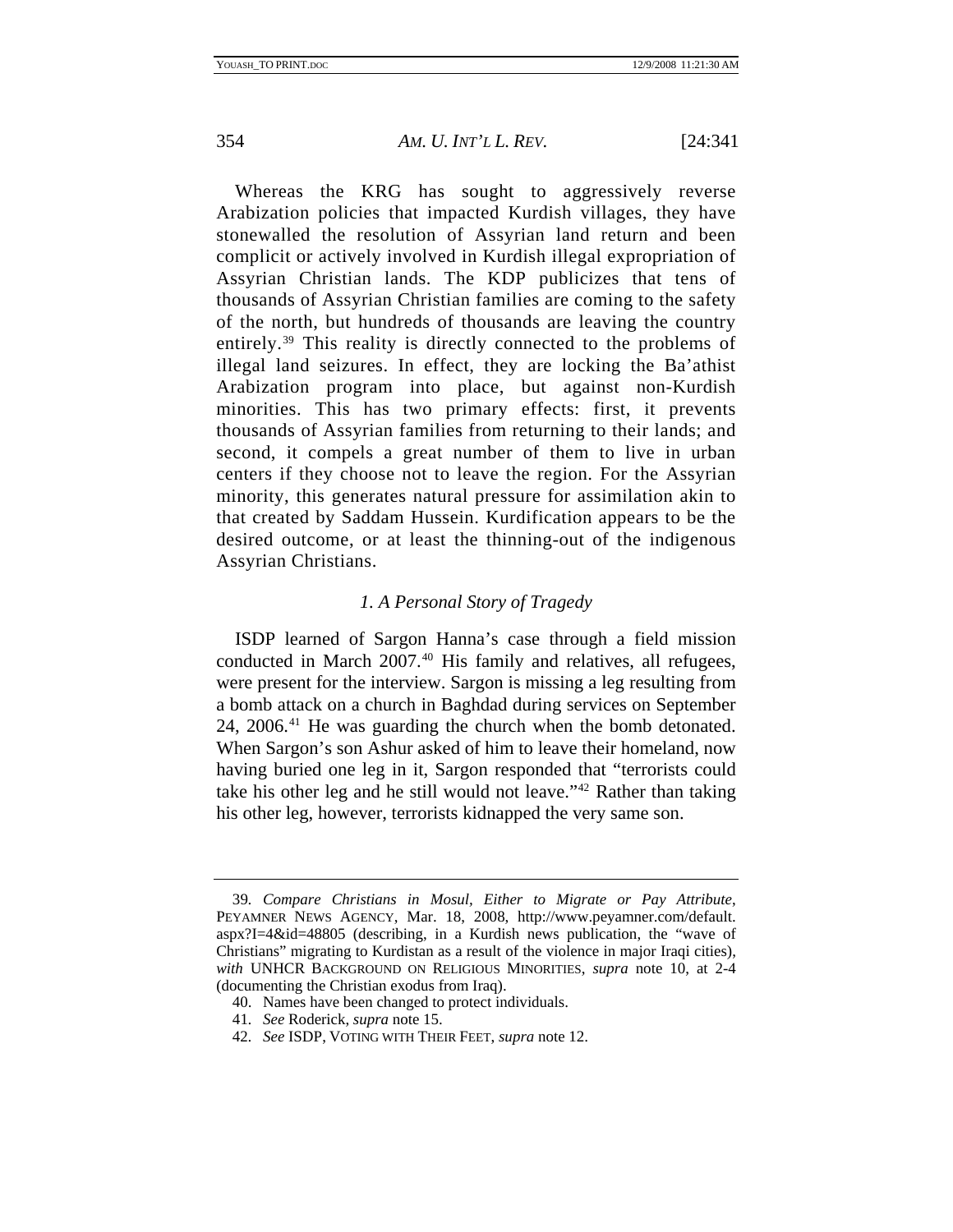Sargon was given the following options by his son's kidnappers: become a suicide bomber; become a devout Muslim; or pay \$200,000 USD. Terrorists told Sargon to "ask George Bush to send you the money."[43](#page-15-0) Sargon's son, who also worked to provide security for a British company, endured systematic torture in captivity (which included electrocution and the pouring of boiling water on his skin, among other horrors). Seeing their demands rejected, the terrorists tried executing Ashur by firing a bullet through his spine. He was then thrown out onto the streets. Miraculously, he survived and was taken to a hospital in Baghdad, paralyzed. It was a brazen attempt by

Currently, his relatives are being denied the right to reclaim the lands they were driven off of by Saddam Hussein.<sup>[44](#page-15-1)</sup> Their lands are today seized by Kurds. Sargon's cousin Naramsin describes:

someone in police uniform to execute Ashur in the hospital that

forced the family to flee Baghdad for Dohuk, in northern Iraq.

[Kurds] took our land, in our village. They said 'over their blood' they won't give back the land. We appealed to the Governor; he would do nothing about it. What rights do we have? . . . So much of our lands are being taken by Kurds; the government does nothing. Many of our people in Baghdad cannot return to their lands in northern Iraq because Kurds are sitting on their lands.[45](#page-15-2)

The economic impact of land theft in the KRG on ethno-religious minorities such as Assyrians is severe, contributing to Sargon's decision to abandon hope and become a refugee in Syria with his entire family. His son, Ashur, now lies paralyzed in a bed, where he is somewhat better cared for, but still unable to return to his homeland. Sargon informed ISDP that greater freedom and assurances of human rights and equality are also essential for the Assyrians, especially IDPs, in northern Iraq. Sargon's refugee neighbor Ishaya stated bluntly, "We are not Kurdish, so if we are not with the [Kurdistan Democratic Party], we will not reach anything;

<span id="page-15-0"></span><sup>43</sup>*. See id*.

<span id="page-15-1"></span><sup>44</sup>*. See id*.

<span id="page-15-2"></span> <sup>45.</sup> Interview with Naramsin in Damascus, Syria (Mar. 19, 2007).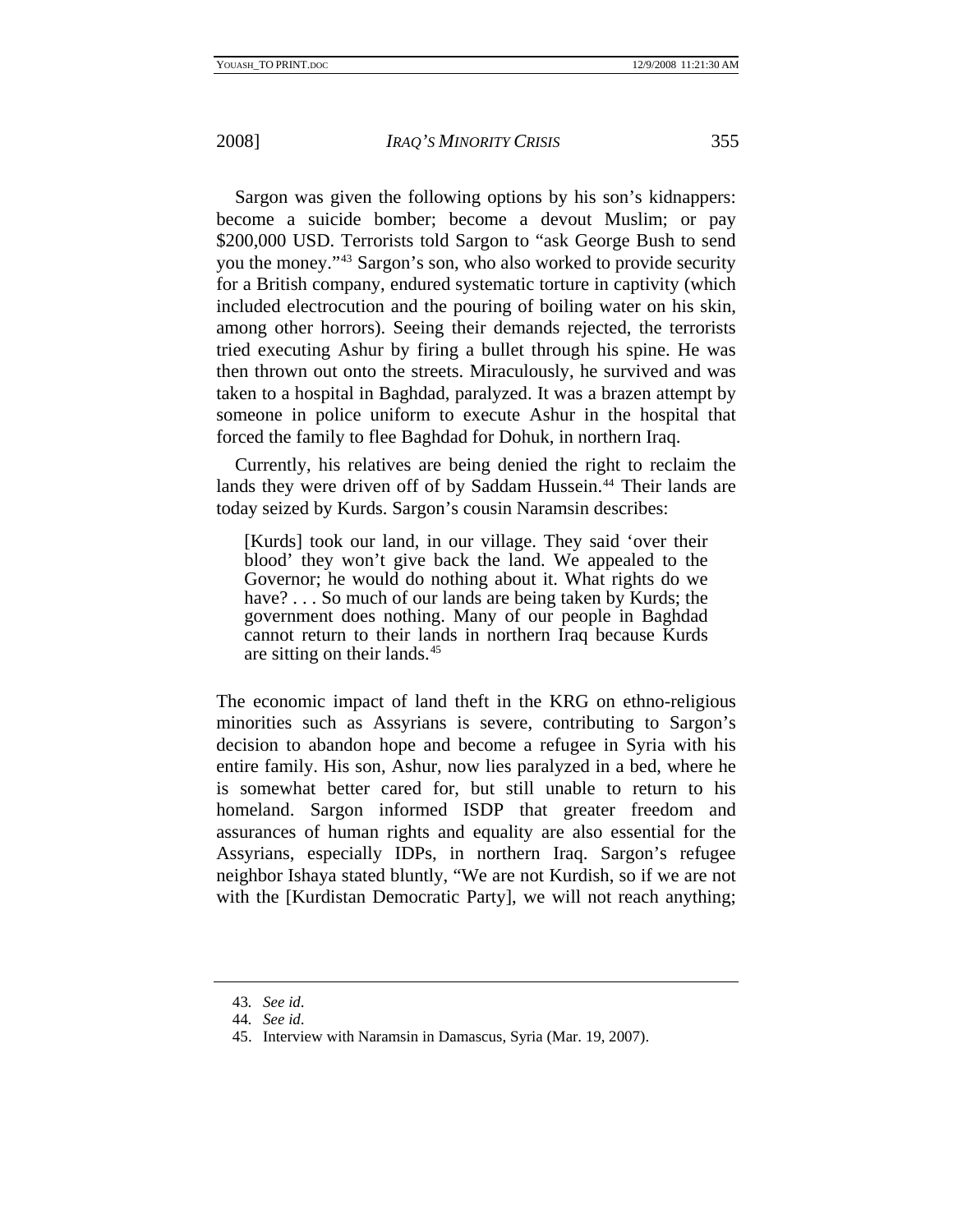<span id="page-16-0"></span>

we are second class. If I am not with the party, how can I get real work? I cannot fight and argue; I am not Kurdish.["46](#page-16-1)

## D. SARGON'S STORY IN PERSPECTIVE

The U.N. High Commissioner for Refugees (UNHCR) best described, albeit implicitly, the territorial issues between indigenous Assyrians and Kurds in its recent Dohuk Governorate IDP Needs Assessment.<sup>[47](#page-16-2)</sup> Assyrian Christians make up eightyfive percent of IDPs  $(10,969$  IDP families of the total  $12,905$ .<sup>[48](#page-16-3)</sup> UNHCR explains this dramatically high number: "Dahuk is historically home to more Christian villages than the two other Governorates and also experienced a displacement of Christians during the Ba'ath regime. Consequently, Christians in Dahuk are predominately a returning Diaspora staying with relatives and friends."[49](#page-16-4) The tens of thousands of Christians fleeing to the north must be seen in light of the hundreds of thousands fleeing the country. It is this fact that compels a determined policy to secure this population in Iraq.

#### *1. Historical Perspective on Displacement – Simele to the Present*

In 1933, the Government of Iraq massacred over 3,000 Assyrians in the Simele district.<sup>[50](#page-16-5)</sup> This massacre is indeed "Iraq's First

 <sup>46.</sup> Interview with Ishaya in Damascus, Syria (Mar. 19, 2007).

<span id="page-16-2"></span><span id="page-16-1"></span><sup>47</sup>*. See* UNITED NATIONS HIGH COMM'R FOR REFUGEES, RAPID NEEDS ASSESSMENT OF RECENTLY DISPLACED PERSONS IN THE KURDISTAN REGION 3-4 (2007), *available at* http://www.unhcr.org/cgi-bin/texis/vtx/home/opendoc.pdf? tbl=SUBSITES&id=45db09052 [hereinafter UNHCR, RAPID NEEDS ASSESSMENT] (noting that many of the displaced Christians in the north also experienced displacement during the Ba'ath regime and that the ruling Kurdistan parties are not providing assistance to the Christian IDPs).

<sup>48</sup>*. Id.* at 3.

<span id="page-16-4"></span><span id="page-16-3"></span> <sup>49.</sup> *Id.* (noting further that of the remaining IDPs, ten percent are Kurds, and five percent "are Arabs, the majority of whom have fled sectarian violence in Baghdad").

<span id="page-16-5"></span> <sup>50.</sup> INT'L FED'N FOR HUMAN RIGHTS & ALLIANCE INTERNATIONALE POUR LA JUSTICE, IRAQ: CONTINUOUS AND SILENT ETHNIC CLEANSING—DISPLACED PERSONS IN IRAQI KURDISTAN AND IRAQI REFUGEES IN IRAN 17 (2003), *available at* http://www.fidh.org/IMG/pdf/iq350a.pdf (characterizing the massacre as "punishment" for Assyrians' asserting their rights and demanding equal treatment).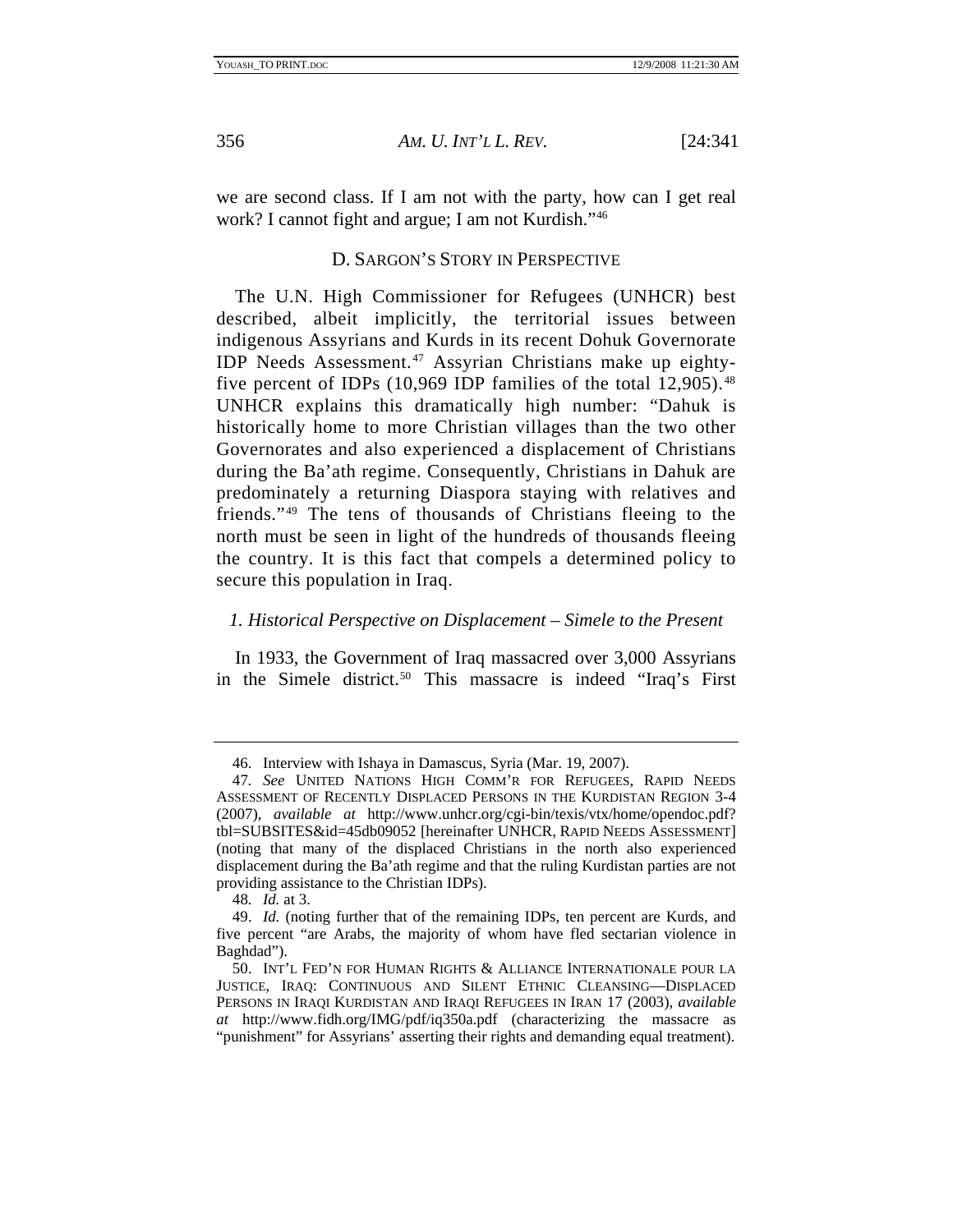Halabja."[51](#page-17-0) It is also why the atrocities perpetrated by later regimes were seen as nothing new, but indeed a tool used since the creation of Iraq to persecute and control minority populations. This slaughter was motivated by a belief that the Assyrian Christians were an irredentist, armed threat to Iraq's national security.<sup>[52](#page-17-1)</sup>

The reverberations of the 1933 Simele massacre are still felt today because of the decimation of the population physically and the mass flight it generated. Those lands are now largely void of the original inhabitants because of that genocidal attack and the ethnic cleansing that followed. Then the wiping out of villages through the 1960s to the 1980s in Arabization programs compounded the mass dislocation of the Assyrian Christians from their lands.<sup>53</sup> This should make clear why UNHCR is identifying those IDPs returning to areas such as Dohuk as a "returning Diaspora;" they are either those originally driven out or the descendents of those cleansed from ancestral lands.<sup>[54](#page-17-3)</sup> Confirmation of this reality arose through studies by the Nineveh Center for Research and Development (NCRD). As part of NCRD's survey work, IDPs indicated whether they had family in the Nineveh Plain—over eighty percent of respondents said yes.<sup>[55](#page-17-4)</sup>

Today's level of refugee flight—about one in three Christians are now out of Iraq and even more are internally displaced—is part of a

<span id="page-17-0"></span> <sup>51.</sup> On March 16, 1988, Saddam Hussein used chemical weapons on the Kurdish town of Halabja in Northern Iraq, ultimately killing over 5,000 civilians. *See* U.S. Department of State, *Saddam's Chemical Weapons Campaign: Halabja, March 16, 1988*, Mar. 14, 2003, http://www.state.gov/r/pa/ei/rls/18714.htm; Elaine Sciolino, *Kurdish Chief Gains Support in U.S. Visit*, N.Y. TIMES, June 22, 1988, *available at* http://query.nytimes.com/gst/fullpage.html?res=940DE1DF1E3FF93 1A15755C0A96E948260 (reporting the U.S. visit of Kurdish leader Jalal Talabani and his accounts of the atrocities at Halabja).

<span id="page-17-1"></span><sup>52</sup>*. See* IRAQ SUSTAINABLE DEMOCRACY PROJECT, CULTURAL RIGHTS AND DEMOCRACY: IRAQI ASSYRIANS A CASE STUDY FOR GOVERNMENT INTERVENTION 3 (2006), http://www.iraqdemocracyproject.org/pdf/CulturalGenocideofAssyrians inIraq.pdf [hereinafter ISDP, CULTURAL RIGHTS AND DEMOCRACY] (describing the Iraqi outlook on the Simele Massacre as "an exercise of sovereignty and nationbuilding"); INT'L FED'N FOR HUMAN RIGHTS, *supra* note 49 (describing the impetus of the Simele Massacre to be retribution for their assertion of a national identity).

<span id="page-17-4"></span><span id="page-17-3"></span><span id="page-17-2"></span> <sup>53.</sup> The Assyrian Academic Society has identified at least 183 ChaldoAssyrian Villages that were destroyed by the Ba'athists, who also deported the residents. *See* ISDP, CULTURAL RIGHTS AND DEMOCRACY, *supra* note 52, at app. A.

<sup>54</sup>*. See* UNHCR, RAPID NEEDS ASSESSMENT, *supra* note 47, at 2.

<sup>55</sup>*. See* ISDP BRIEFING ON NINEVEH PLAIN, *supra* note 6.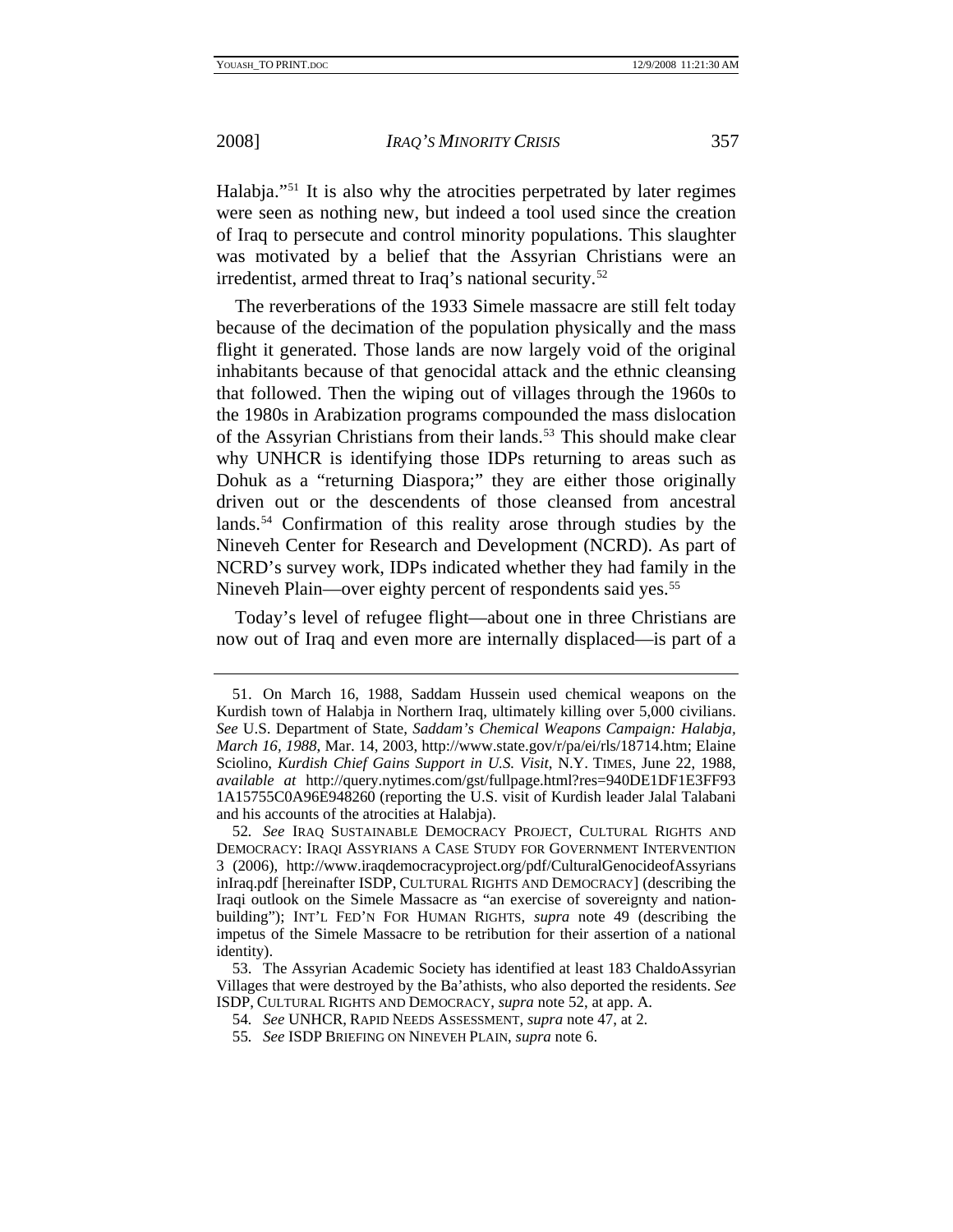<span id="page-18-0"></span>

population shift spurned by persecution and deliberate targeting and continues today.[56](#page-18-1) The return to the north, and particularly the Nineveh Plain, is a vital opportunity as part of a sad but necessary return of a Diaspora, which offers the primary chance of an enduring solution. These people are voting with their feet in returning to these lands, if they do not opt to leave Iraq entirely.<sup>[57](#page-18-2)</sup>

## IV. U.S. POLICY AND U.S. NATIONAL INTERESTS REVISITED

It is in this context that Secretary of State Condoleezza Rice's words must be understood and assessed. When she indicates that the past errors of approaches to the Middle East are at an end, that American policy has a new *modus operandi*, and that the priority is no longer stability at the expense of human rights, basic freedoms, and democracy, it requires a test. The situation facing Iraq's Assyrians provides such a test, and the U.S. Government is failing.

The Bush administration's approach to [the Middle East] has been its most vivid departure from prior policy. But our approach is, in reality, an extension of traditional tenets incorporating human rights and promotion of democratic development into a policy meant to further our national interest. What is exceptional is that the Middle East was treated as an exception for so many decades. U.S. policy there focused almost exclusively on stability. There was little dialogue, certainly not publicly, about the need for democratic change.[58](#page-18-3)

This strategy should also be understood in the context of America's strategy for the War on Terror. The National Military Strategic Plan for the War on Terrorism is the primary document articulating America's national security interest and the prosecution of the war effort.[59](#page-18-4) That document indicates that the primary threat to

<sup>56</sup>*. See* Roderick, *supra* note 15.

<span id="page-18-3"></span><span id="page-18-2"></span><span id="page-18-1"></span><sup>57</sup>*. See* ISDP, VOTING WITH THEIR FEET, *supra* note 12, at 5 (noting that "the vast majority of IDPs in the Nineveh Plain and surrounding areas are actually themselves returnees, their parents or grand-parents being victims of Arabization programs driving them out of the area").

 <sup>58.</sup> Rice, *Rethinking the National Interest*, *supra* note 7, at 12-13.

<span id="page-18-4"></span><sup>59</sup>*. See* Linda Robinson, *Plan of Attack: The Pentagon Has a Secret New*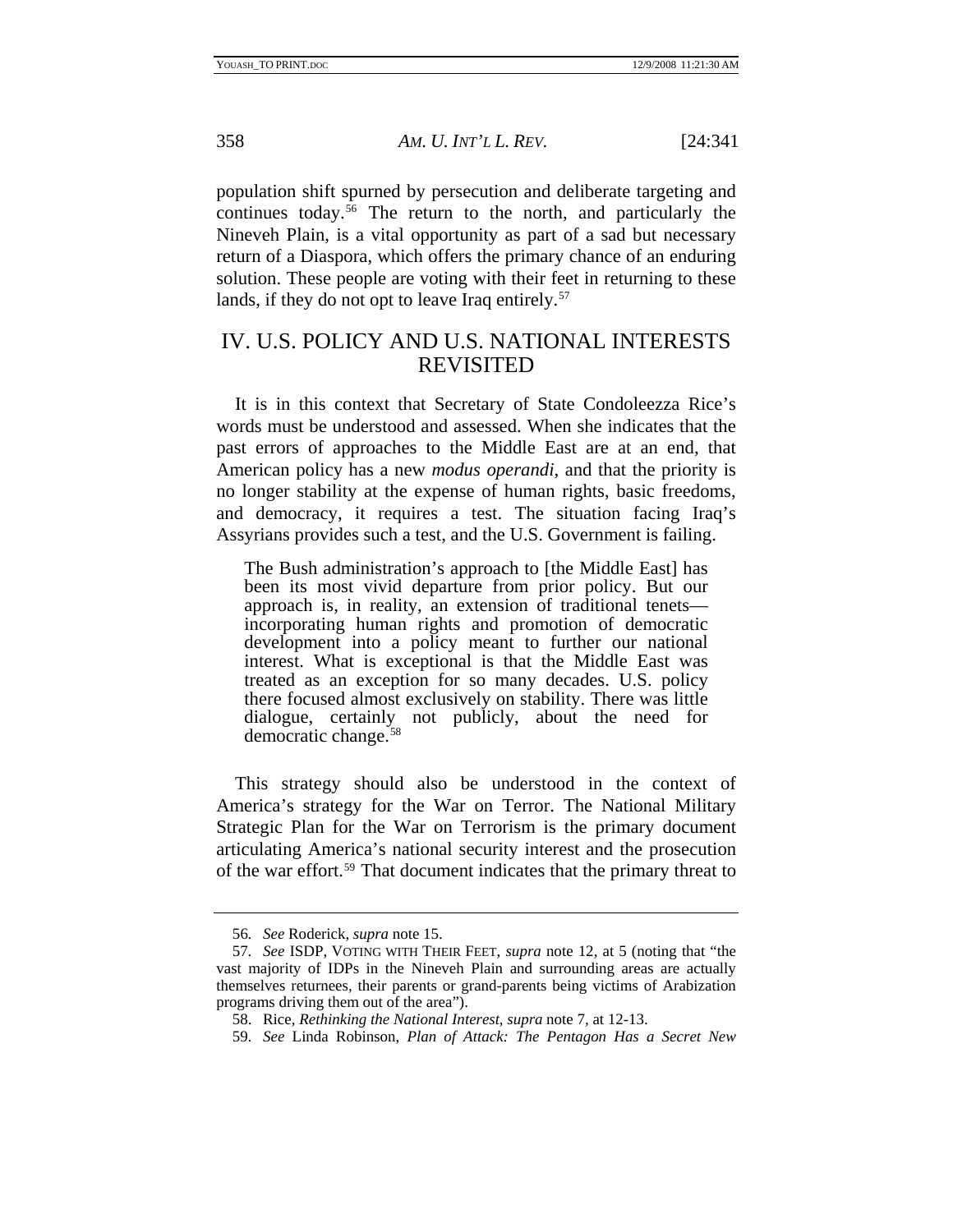America's national security is extremism. Extremists "(1) oppose in principle and in practice—the right of people to choose how to live and how to organize their societies and (2) support the murder of ordinary people to advance extremist ideological purposes. 'Moderates' . . . refer to those individuals who do not support the extremists."<sup>[60](#page-19-0)</sup>

Assyrians and Iraq's other minorities, such as Shabaks, Yezidis, and Turkmen, are Iraq's best sources for directly leveraging forces of moderation in the face of extremism and the extremist threat. Indeed, the very deliberate targeting of these populations is because they are the moderates. This is borne out statistically in the refugee numbers. As stated above, despite being approximately five to seven percent of the population of Iraq, they represent upwards of twenty percent of the refugee population, as a result of their moderation.

Secretary Rice's assertion that human rights and democratic development are real goals for U.S. policies in the Middle East and Iraq, along with the identification of "extremism" as the primary threat to U.S. national security by the Joint Chiefs, provide a robust guide to approach the case of minorities generally, and the case of Assyrian Christians specifically. The major problem has been the absence of an approach and wavering on a willingness to fully acknowledge the problem. Therefore, in Iraq and particularly the Kurdistan region of Iraq, American policy has not changed but has remained markedly similar to previous decades. The emphasis on the measure of stability is preventing recognition of the minorities' crisis and reduces U.S. willingness to confront the KRG for its dictatorial, prejudicial policies towards minorities. This in turn is preventing U.S. Government officials who recognize the problem from actually dealing with it.

*Strategy For Taking on Terrorists—and Taking Them Down*, U.S. NEWS & WORLD REP., July 24, 2005, *available at* http://www.usnews.com/usnews/news/articles/ 050801/1terror.htm (reporting that despite the little fanfare that accompanied the release of the Joint Chiefs of Staff's plan, it is now the most comprehensive and significant articulation of U.S. military strategy for the War on Terror).

<span id="page-19-0"></span> <sup>60.</sup> GENERAL PETER PACE, UNITED STATES MARINE CORPS, CHAIRMAN OF THE JOINT CHIEFS OF STAFF, NATIONAL MILITARY STRATEGIC PLAN FOR THE WAR ON TERRORISM 3 (2006), http://handle.dtic.mil/100.2/ADA443609.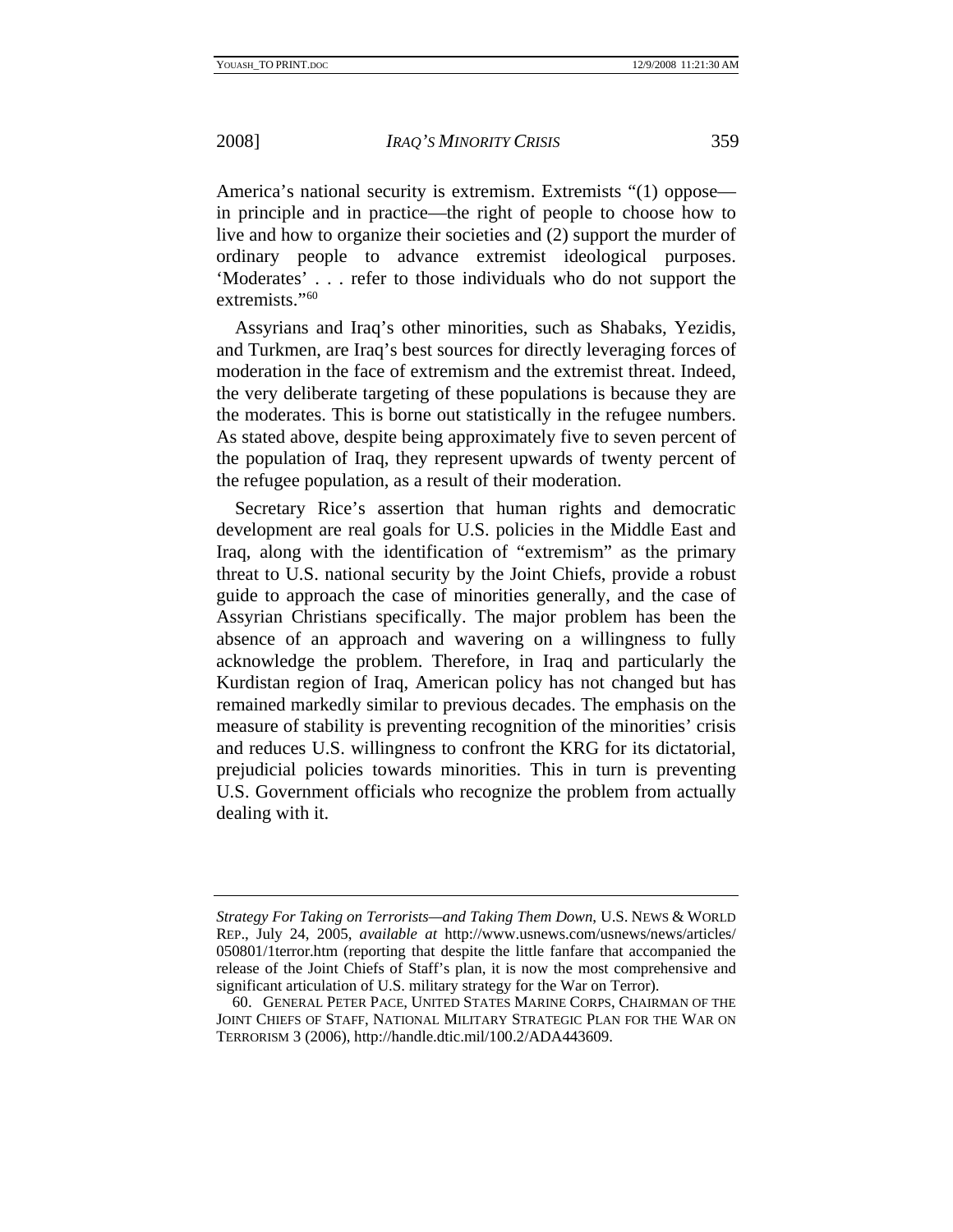<span id="page-20-0"></span>

## A. EQUAL U.S. GOVERNMENT ATTENTION: A POLICY FOR IGNORING UNEQUAL ASSYRIAN SUFFERING

Responding to Congressional concerns about defenseless minorities, the Department of State does not want to "exacerbate tensions between Iraq's various communities."[61](#page-20-1) It is impossible to see how much worse the situation of Assyrians could be exacerbated. The U.S. liberation of Iraq mobilized latent societal animosity of both Arab Muslims (Sunni and Shi'a) and Kurdish ethno-centric nationalism against the Assyrians. These two sources of pressure are driving Assyrians out of Iraq. Inaction at this point is now becoming complicity, as violence and vulnerability feed one another in a vicious spiral for Assyrians.

The U.S. Government consistently maintains that it does not target ethnic and religious minorities for policy attention—either in terms of reconstruction, development, or security.<sup>[62](#page-20-2)</sup> This is a wholly understandable *standard* policy. However, it defies understanding when a group is disproportionately, deliberately targeted and suffering with no change in course by the U.S. Government. It is impossible to conceive how successful ethno-religious cleansing must be for the U.S. Government to accept that a minorities' crisis exists. The U.S. Government is effectively saying it cannot help these people to reduce their disproportionate level of suffering because policy does not allow it to acknowledge the existence of disproportionate Assyrian Christian suffering.

Acknowledging and confronting the ethno-religious cleansing of Iraq's Christian Assyrians is not about giving preference to one group. It is about dealing with a real situation before it is too late.

<span id="page-20-1"></span> <sup>61.</sup> U.S. Department of State, Report on United States Assistance to the Ninawa Plains in Iraq 1 (Nov. 13, 2007) (on file with author) [hereinafter Ninawa Plains Spending Report]. The House Committee on Appropriations required the State Department to report "on the ethnic and geographic distribution of U.S. assistance programs and specifically [to] report on all U.S. assistance reaching the Nineveh Plain region." H.R. REP. NO. 110-60, at 200-01 (2007) (expressing concern that U.S. funding was "not reaching all segments of the Iraq population, particularly minority populations").

<span id="page-20-2"></span><sup>62</sup>*. E.g.*, IRAQ RELIGIOUS FREEDOM REPORT, *supra* note 3, § IV (stating the U.S. policy in Iraq regarding assistance to minority groups is to "not specifically target any one ethnic or religious group for assistance").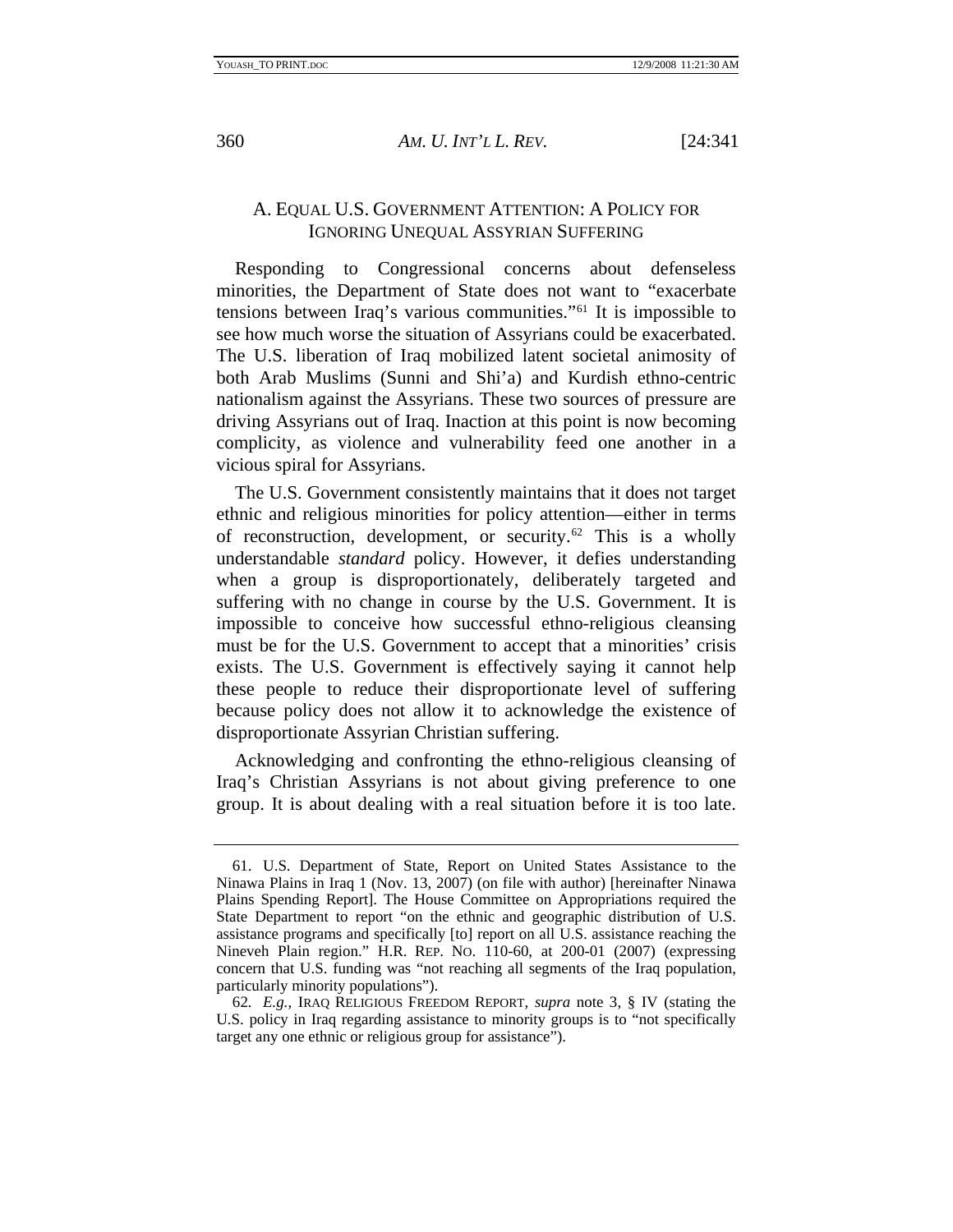The State Department report affirms the dire crisis facing Christian Assyrians. On the overall situation, it states, "[t]heir security and economic status have suffered dramatically in recent years as their traditional relationship with the Muslim community has deteriorated; many have sought to escape from central Iraq out of genuine fear of attacks, kidnappings, and assassinations."[63](#page-21-0) Specifically, with regards to the governorate of Ninawa and the Nineveh Plain, "the Christian minority faces considerable hardship. Some factions are underrepresented politically; some suffer from uneven resource transfers from the [KRG] and the Ministry of Finance; and some experience human rights abuses."<sup>[64](#page-21-1)</sup> The KRG controls the provincial council of Ninawa and is accountable for this situation outlined by the Department of State. However, in 2007 "[t]here were numerous reports of Kurdish authorities discriminating against minorities in the North . . . . [A]uthorities denied services to some villages, arrested minorities without due process and took them to undisclosed locations for detention, and pressured minority schools to teach in the Kurdish language."[65](#page-21-2) Expanding on KRG-led discrimination against minorities, "[m]embers of [religious minorities] living in areas north of Mosul, such as Yazidis and Christians, asserted that the KRG encroached on their property and illegally built Kurdish settlements on the confiscated land."<sup>[66](#page-21-3)</sup>

Despite a generally secular central government that "respected the right of individuals to worship according to thought, conscience, and belief, private conservative and radical Islamic elements continued to exert tremendous pressure on other groups to conform to extremist interpretations of Islam's precepts."[67](#page-21-4) Moreover, "[m]embers of the Christian community indicated that they were targeted throughout the year, particularly by Sunni-affiliated terrorists."[68](#page-21-5) Members of religious minorities fled from violence in other regions of Iraq to the Kurdish region "[d]espite credible reports of KRG discrimination

 <sup>63.</sup> Ninawa Plains Spending Report, *supra* note 61, at 2.

<sup>64</sup>*. Id.*

<span id="page-21-4"></span><span id="page-21-3"></span><span id="page-21-2"></span><span id="page-21-1"></span><span id="page-21-0"></span> <sup>65.</sup> BUREAU OF DEMOCRACY, HUMAN RIGHTS, AND LABOR, U.S. DEP'T OF STATE, IRAQ: COUNTRY REPORTS ON HUMAN RIGHTS PRACTICES – 2007 sec. 5 (2008), http://www.state.gov/g/drl/rls/hrrpt/2007/100596.htm.

<sup>66</sup>*. Id.* sec. 2.c.

<sup>67</sup>*. Id.*

<span id="page-21-5"></span><sup>68</sup>*. Id.*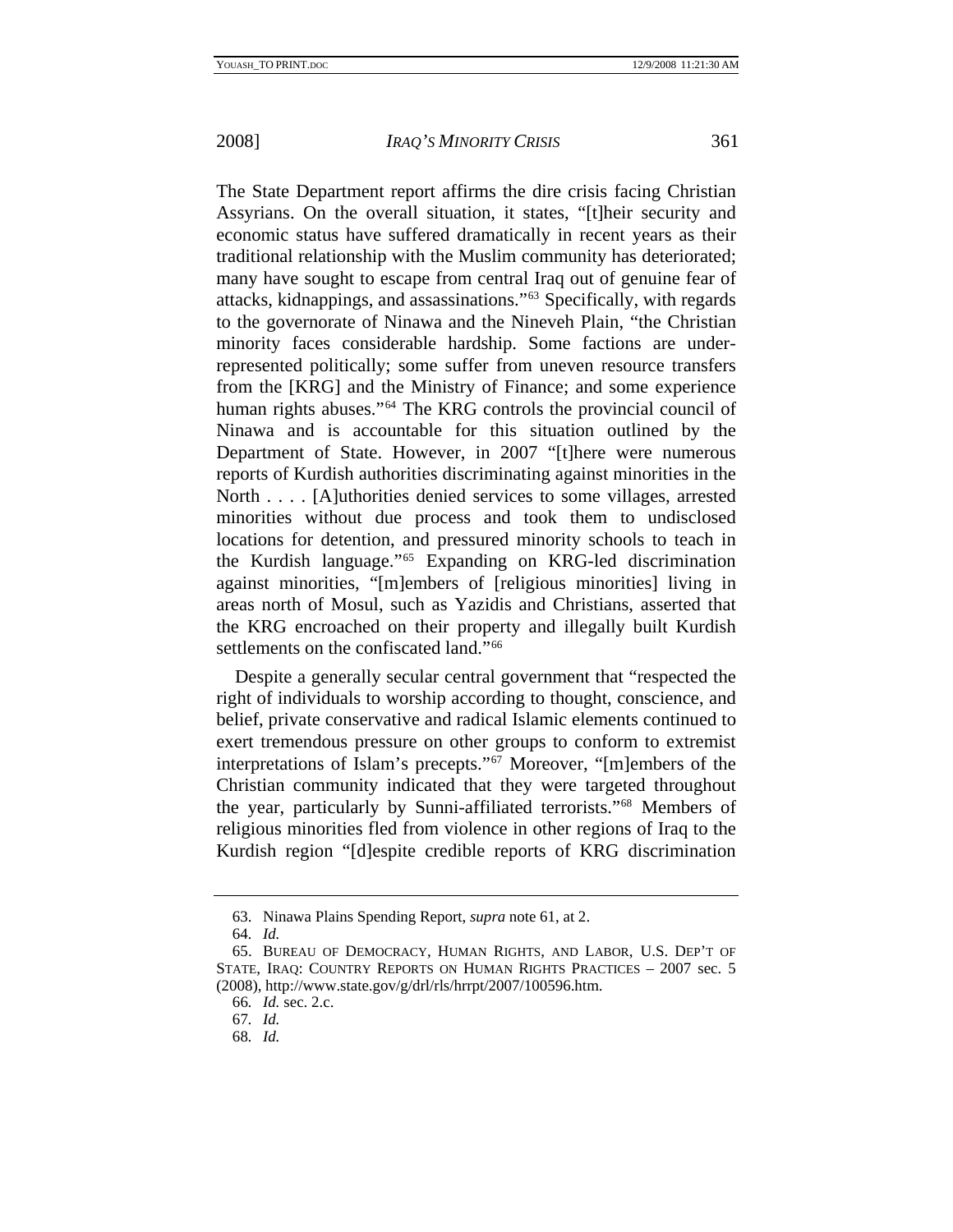<span id="page-22-0"></span>

against religious minorities."[69](#page-22-1) This finding confirms the desire of those displaced from their lands to return home in the face of KRG authoritarianism and prejudicial treatment.

#### B. INEXPLICABLE POLICY RECOMMENDATIONS

Despite the obvious existence of a crisis, the main finding and recommendation of the State Department's spending report concludes that the Christian minority "compares favorably not only to other minorities (the Yezidis and Shabak) but also to the Arab majority. Thus, on the basis of relative need, it would be inappropriate to single out this group for special attention."[70](#page-22-2) This finding simply does not reconcile with anything indicated by the State Department. Assyrians are voting with their feet and fleeing their home of close to seven millenia before the world's eyes, in a crisis that 60 Minutes and an array of other major media sources are documenting.[71](#page-22-3) U.S. officials, however, refuse to acknowledge the results of that vote. The policy recommendation is mutually exclusive of the background information provided by the State Department on the hardships and targeting of Assyrians. So what does the State Department response truly mean for Washington's decision-makers? If the policy is to do nothing, it would mean that U.S. policy has not changed. The policy is consistent with past approaches to Middle East diplomacy, where the perceived stability of the governments in Baghdad and in the Kurdistan region is allowed to trump progress in democratic development and violations of human, social, and cultural rights of minorities; in this case, stability resulting from authoritarianism and the persecution of minorities overrides the Assyrians' fundamental right to exist in their homeland.

<sup>69</sup>*. Id.*

 <sup>70.</sup> Ninawa Plains Spending Report, *supra* note 61, at 2-3.

<span id="page-22-3"></span><span id="page-22-2"></span><span id="page-22-1"></span><sup>71</sup>*. See 60 Minutes: Vicar: Dire Times for Iraq's Christians* (CBS television broadcast Dec. 2, 2007), *available at* http://www.cbsnews.com/stories/2007/11/ 29/60minutes/main3553612.shtml (documenting the destruction of Christian churches in Iraq and the violence faced by Iraqi Christians); *see also* Andrew E. Kramer, *For Iraqi Christians, Money Bought Survival, but at What Cost?*, N.Y. TIMES, June 26, 2008, at A1 (describing the kidnapping and murder of Archbishop Paulos Faraj Rahho and the common practice of making Iraqi Christians pay protection money to insurgent forces).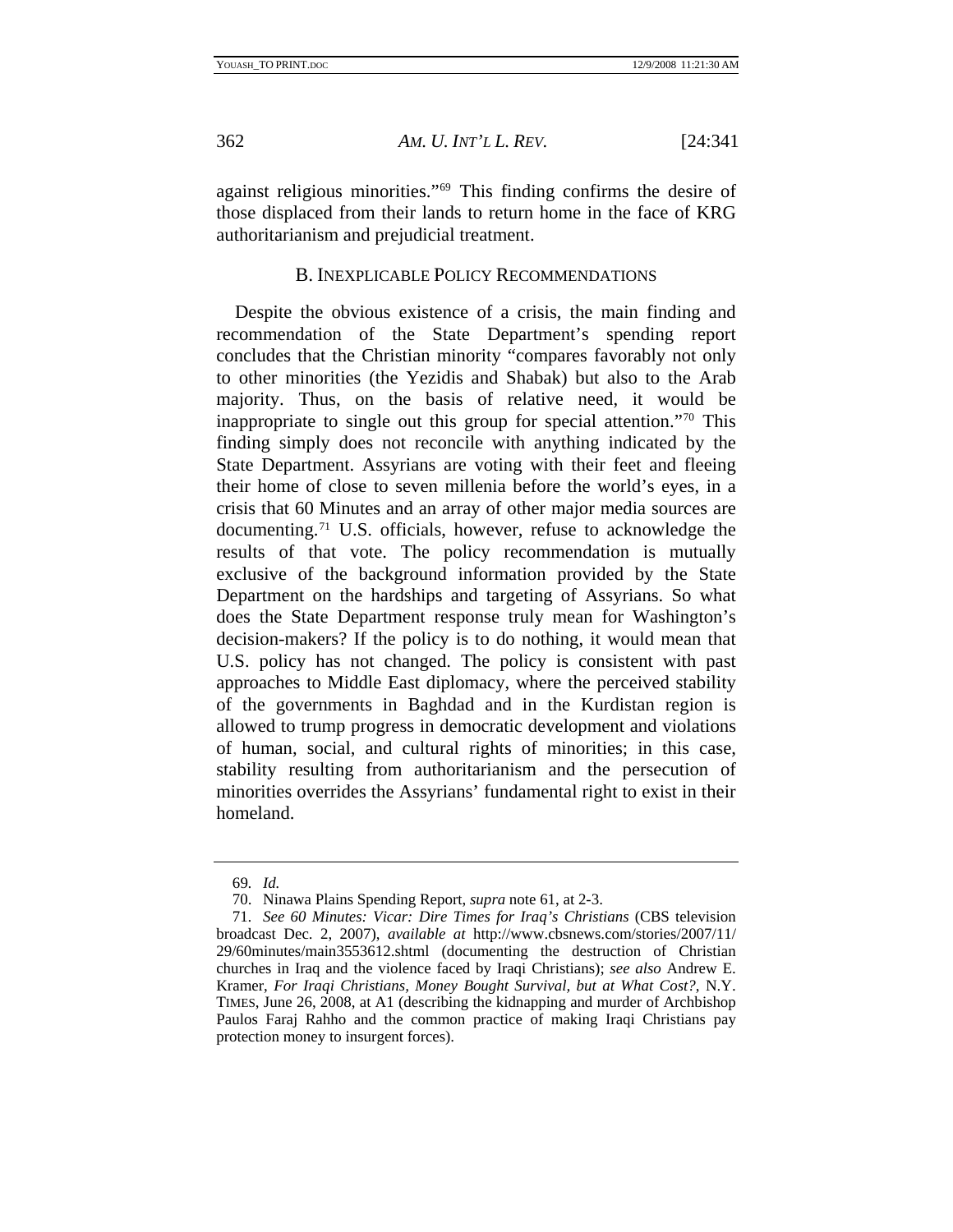Secretary Rice asserts, "[t]o state . . . that we must promote either our security interests or our democratic ideals is to present a false choice. . . . [I]n the long term, our security is best assured by the success of our ideals: freedom, human rights, open markets, democracy, and the rule of law."[72](#page-23-0) The State Department's inability to reconcile its policies with its own acknowledgment that the Assyrian Christian community is suffering particular forms of targeting exposes the need for a dramatic change in direction. The need for a determined policy to save Iraq's most vulnerable minorities is a vital part of lending credence and legitimacy to U.S. ideals and, by extension, its policy in Iraq and the Middle East.

ISDP refers to this State Department trend to dismiss the need for action by ignoring or minimizing the disproportionate targeting of minorities as "The Myth of Equality in Victimization."[73](#page-23-1) It is a tragic reaction by officials who acknowledge the crisis but also indicate that until directed, there is no particular policy for saving Iraq's minorities or even making this crisis a priority. The myth is reinforced with the additional assertion that, "[l]ike many in Iraq, Iraq's Christian communities face severe hardships; however, on the basis of relative need, their circumstances would not justify a significant change in resource allocation.["74](#page-23-2) In fact, these responses ring the loudest alarm about the need to define a policy. When a State Department report on the situation says the U.S. Government should not change course while the Assyrians undergo total dislocation, it is clearly a reflection of the need for decision-makers to intervene urgently. The State Department should urgently be provided with the direction and prioritization they require to assist in developing a policy.[75](#page-23-3)

 <sup>72.</sup> Rice, *Rethinking the National Interest*, *supra* note 7, at 14.

<span id="page-23-1"></span><span id="page-23-0"></span><sup>73</sup>*. See* IRAQ SUSTAINABLE DEMOCRACY PROJECT, THE "MYTH OF EQUALITY IN VICTIMIZATION": THE ROOTS OF US GOVERNMENT INACTION AS ETHNO-RELIGIOUS CLEANSING CONTINUES (2008), http://www.assyriacouncil.eu/ resources/The+Myth+of+Equality+in+Victimization.pdf.

 <sup>74.</sup> Ninawa Plains Spending Report, *supra* note 61, at 4.

<span id="page-23-3"></span><span id="page-23-2"></span> <sup>75.</sup> It must be stated that in ISDP's assessment, the broad spectrum of State Department officials are well-meaning and pre-disposed to seek the well-being of all Iraqis, without distinction for ethnicity or religion. However, without a policy mandate to focus on a clear-cut crisis facing minorities, they are compelled to stand reason on its head and put forth policy recommendations that are clearly disconnected from reality.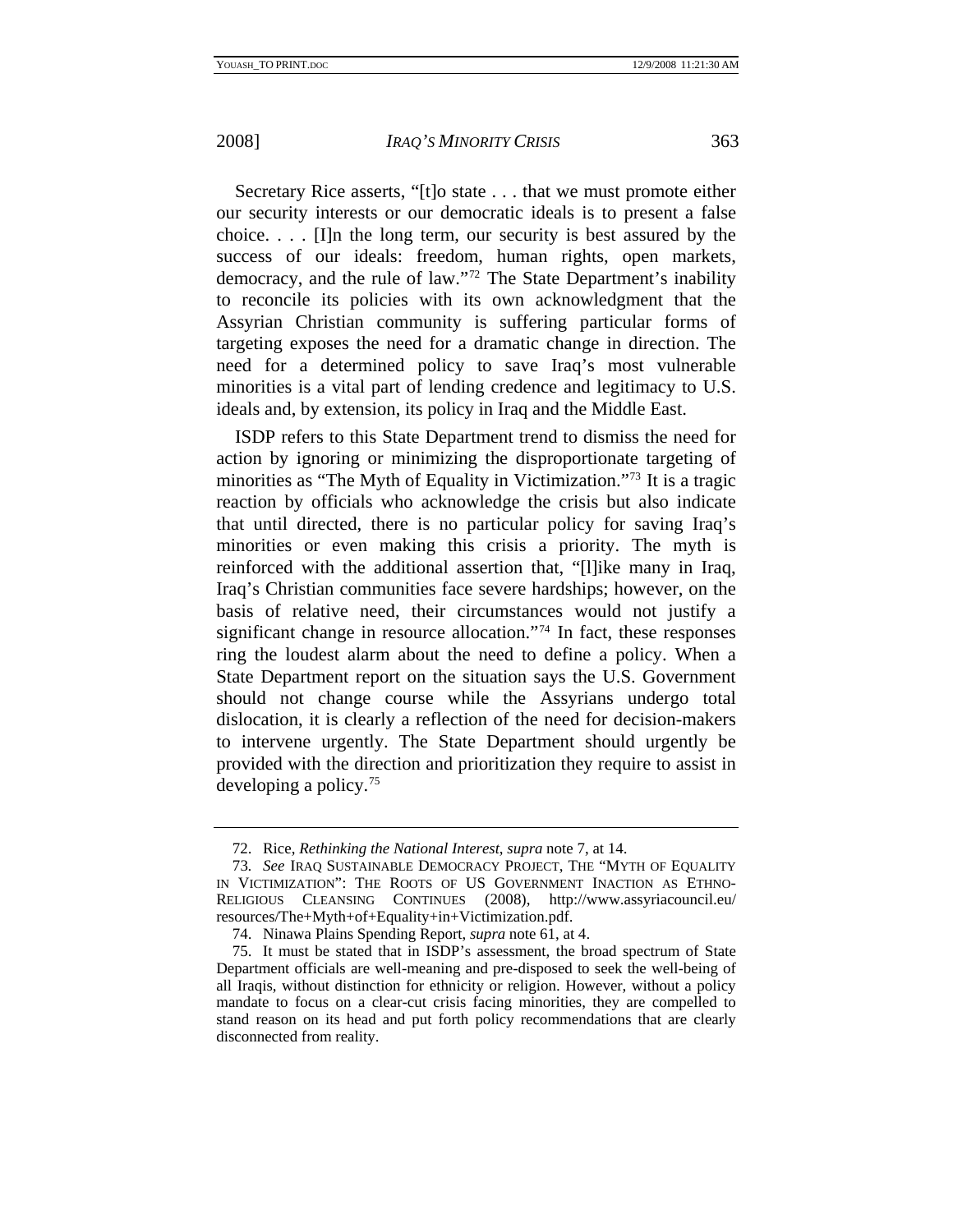The "Myth of Equality in Victimization" perpetuated by the State Department and clearly articulated in its response to Congress's call for an accounting of the situation reflects a confluence of various realities in facing the Assyrian crisis in Iraq. First, it reflects the absence of a specific, focused policy to protect Iraq's defenseless minorities and ensure they are not eradicated from Iraq. Second, it demonstrates that the State Department has little to no direction on this matter.

This "myth" is reinforced in the Department of State's assertion that, "[t]he environment is fragile, and directing additional resources that are perceived to benefit a particular group could both heighten tensions and undermine the [U.S. Government] policy of fostering a tolerant, multi-ethnic, multi-religious, and non-sectarian society."[76](#page-24-0) Ambassador Crocker has added, "[t]he best way to provide physical and economic security for vulnerable Iraqis is to help build a democratic, stable, and prosperous Iraq with a security force that provides protection for all of Iraq's citizens."[77](#page-24-1) By perpetuating this myth, it is then possible to say that nothing should be done, thereby completely disregarding the reality that Assyrians and other similar minorities cannot withstand the deliberate targeting of their people, and level of flight, until such time as widespread stability and peace is achieved in Iraq.

The core basis of a policy for Iraq's real minorities must proceed on the understanding that they cannot survive until such time as the U.S. and Iraqi Governments bring stability and peace to all of Iraq. This is not a matter of singling them out, but a matter of unavoidable fact that the violence they are facing today is driving them out of the country.

The KRG's effort to remove the Nineveh Plain formal local police force this August, followed by the effective stripping away of minority representation in governorate elections in September, and finally the ethno-religious cleansing of Assyrians from Mosul in October exposes the total fallacy in believing the relative success of President George W. Bush's 'Surge' would also benefit minorities.

 <sup>76.</sup> Ninawa Plains Spending Report, *supra* note 61, at 3.

<span id="page-24-1"></span><span id="page-24-0"></span> <sup>77.</sup> Question for the Record Submitted to Ambassador Ryan Crocker by Senator Joseph Biden, Question 13 (Sept. 11, 2007) (on file with author) [hereinafter Crocker Questions and Answers].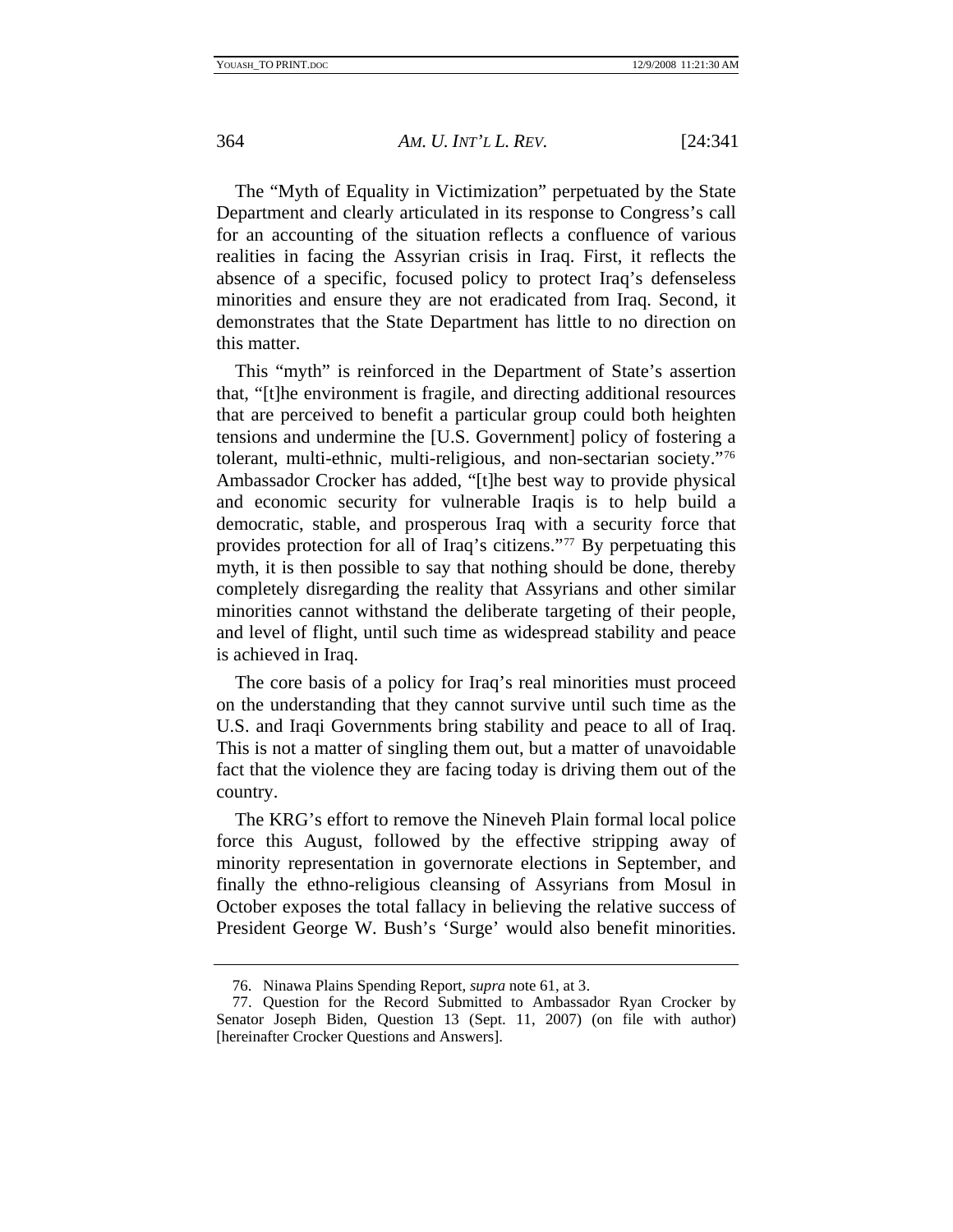<span id="page-25-0"></span>

At a time when Iraq is doing better than it has in years, minorities are seeing a renewed push to drive them out of their last area of concentration in Ninawa Governorate.

The United States must decide if having inherently moderate populations that make Iraq truly multi-ethnic and multi-sectarian is in its strategic interest in the long term.

#### C. THE INTERVENTION AND EXAMPLE OF U.S. LAWMAKERS

The House Appropriations Committee has developed two pieces of legislation as a result of concern for Iraq's most vulnerable minorities. The first required the Secretary of State to report on all spending for ethnic and religious minorities and U.S. Government spending in the Nineveh Plain specifically—referenced extensively above. The second piece of legislation broke through the administrative arm of the government's informal barrier to recognizing this crisis by requiring \$10 million for religious minority IDPs in the Nineveh Plain. Representative Mark Kirk (R-IL) made this proposal, and it passed unanimously in light of congressional concern[.78](#page-25-1)

The State Department reports and other responses by U.S. Government officials cited in this essay allow us to recognize that a "Myth of Equality in Victimization" exists. However, the \$10 million, while yet to be rolled out, is already being seen as a step towards greater opening-up of U.S. policy to the crisis due to the courage of a few lawmakers. In March 2008, the Appropriations Sub-Committee on State and Foreign Operations proposed an additional \$30 million to address the plight of minorities in the Nineveh Plain.

<span id="page-25-1"></span><sup>78</sup>*. See* Roderick, *supra* note 15 (crediting Representative Kirk for shepherding the amendment through the U.S. House Appropriations Subcommittee on State and Foreign Operations); *see also* Consolidated Appropriations Act, 2008, Pub. L. No. 110-161, 121 Stat. 1844; H.R. REP. NO. 110-197, at 72 (2007), *as reprinted in* 2008 U.S.C.C.A.N. 661 (accompanying H.R. 2764 and summarizing the Committee's "concern[] about the plight of religious minorities in Iraq and inten[tion] that from within the unobligated amounts provided in previous years under the heading 'Economic Support Fund' for Iraq, not less than \$10,000,000 should be provided to assist religious minorities in the Nineveh Plain region of Iraq").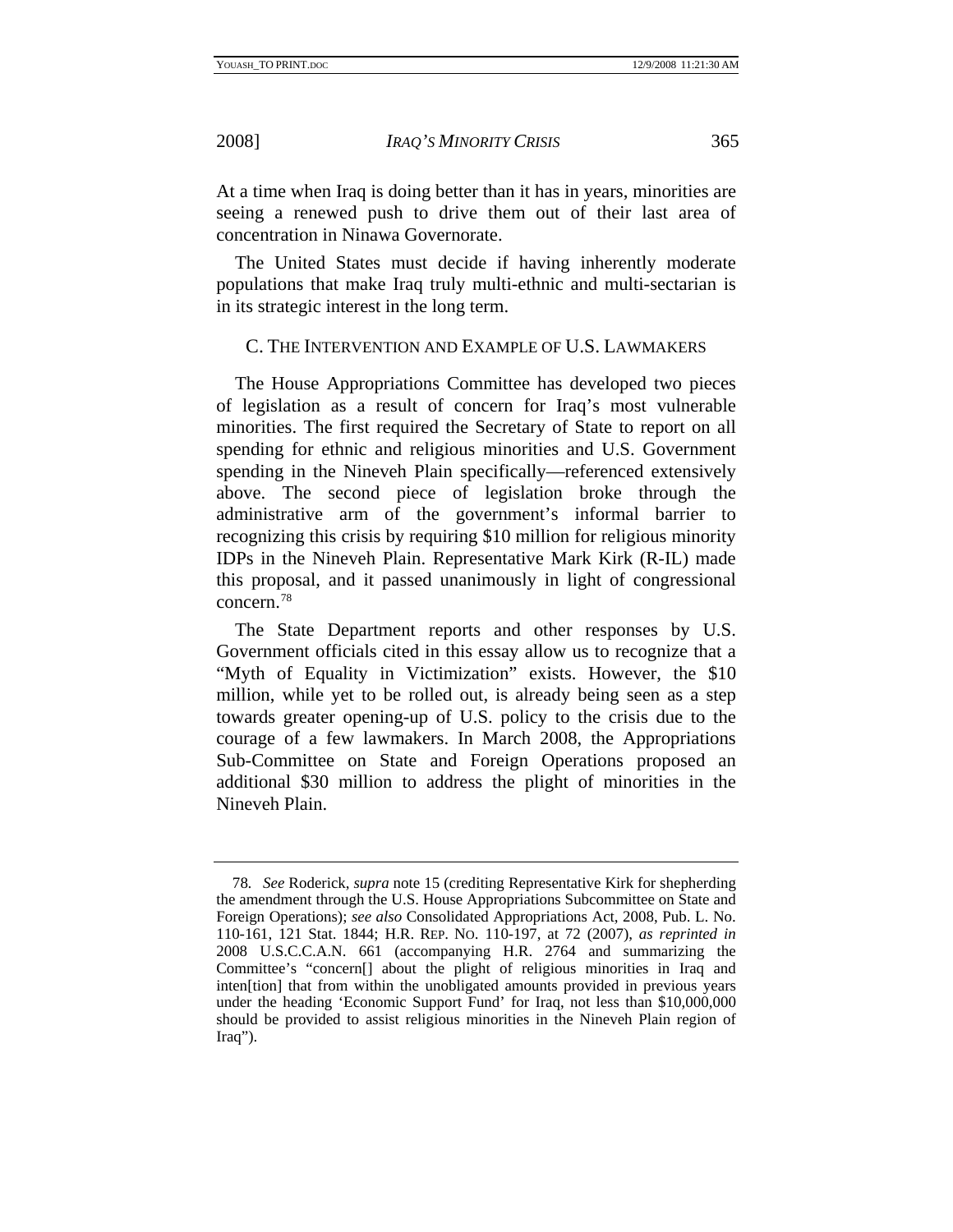On May 22, 2007, Representative Diane Watson (D-CA) confronted the Special Inspector General for Iraq Reconstruction regarding minorities and the Nineveh Plain, stating:

It is my understanding that since late 2005, no notable reconstruction or redevelopment project has been undertaken in these plains, and it has been ignored probably developmentally in a manner that can only be compared to apartheid like de-development of an ethnic community. As a result, no aid reaching this area and relative to other areas, and these IDPs are choosing to flee the country entirely. So the Christians, they are de-Christianizing this area in Iraq[.79](#page-26-0)

Representatives Frank Wolf and Anna Eshoo jointly established the Religious Minorities in the Middle East Caucus earlier this year.<sup>[80](#page-26-1)</sup> The Caucus brought together many other members of Congress alarmed by the plight of religious minorities in Iraq to focus on the situation facing Iraq's Christians.

Congressional intervention and action in the area of security for minorities is also critical. During a congressional hearing on April 10, 2008, Congressman Kirk presented Ambassador Ryan Crocker a detailed policing plan for the minorities of the Nineveh Plain as per a Government of Iraq order which the KRG was blocking. Kirk stated, "I don't think we have detailed plans for any other set of villages in Iraq—but we certainly have it for these villages." Rep. Kirk added that he would like to have the police force created and funded quickly[.81](#page-26-2)

During the high-profile September 11, 2007 hearings with General David Petraeus and Ambassador Ryan Crocker, Senator Joseph R. Biden Jr. (D-DE) asked Ambassador Crocker a critical question about the constitutional basis for establishing some type of federal

<span id="page-26-0"></span><sup>79</sup>*. Iraq: Is Reconstruction Failing? Hearing before the Committee on Foreign Affairs, House of Representatives*, 110th Cong. 26 (2007) (question from Rep. Diane Watson to SIGIR Head Stuart Bowen).

<span id="page-26-1"></span><sup>80</sup>*. See All Things Considered: Caucus Highlights Persecution of Christians in Iraq* (Nat'l Pub. Radio radio broadcast Apr. 19, 2008), *available at* http://www.npr.org/templates/story/story.php?storyId=89787382.

<span id="page-26-2"></span> <sup>81.</sup> Waleeta Canon, *Ambassador Crocker Discusses Assyrian Police Force, Refugees on Capitol Hill*, ZINDA MAG., Apr. 14, 2008, http://www.zindamagazine. com/html/archives/2008/04.14.08/index\_mon.php.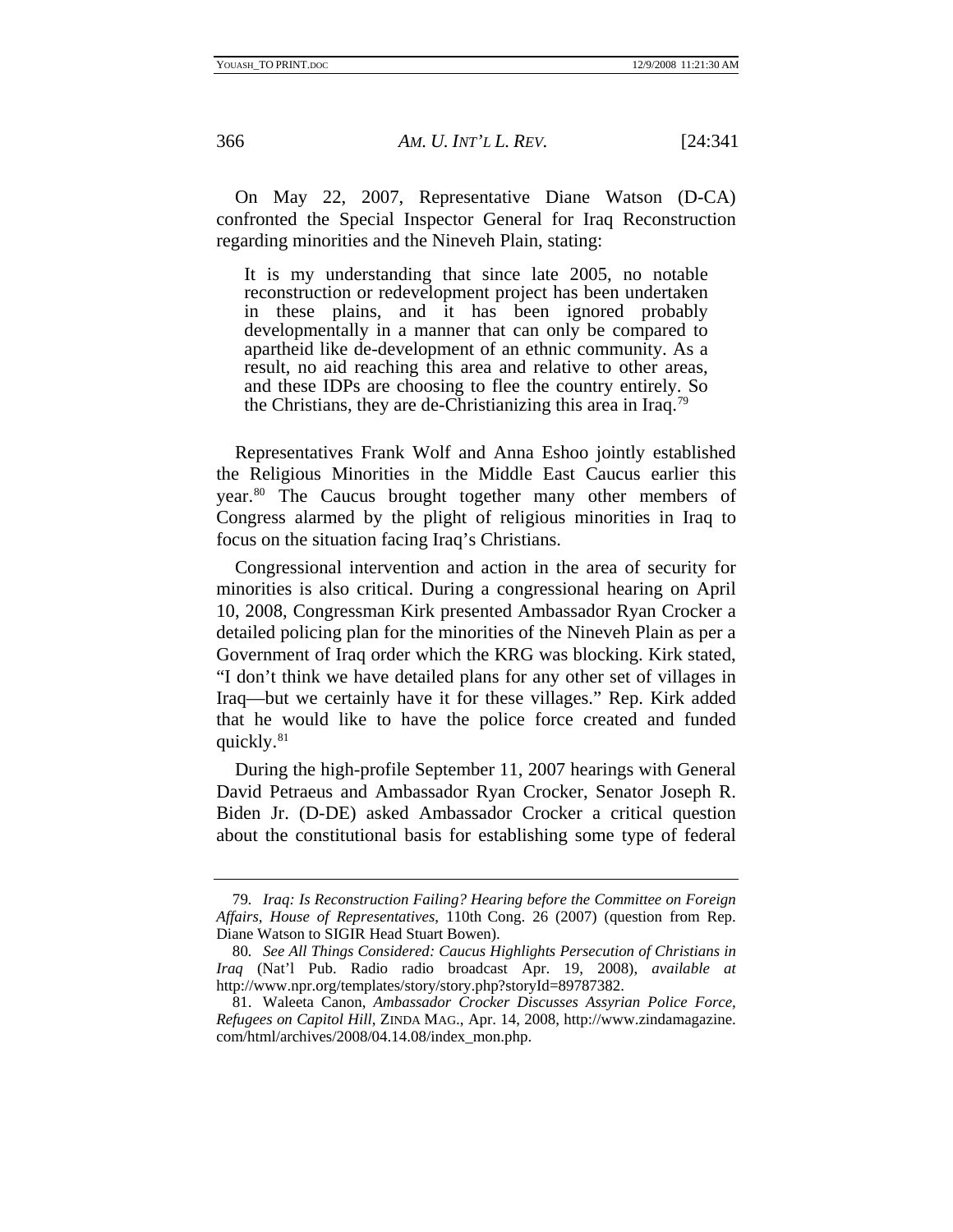<span id="page-27-0"></span>

unit under Article 125 of the Iraqi Constitution. In response, Ambassador Crocker affirmed that "[s]ome Iraqi parliamentarians and local politicians in Ninawa have called for an autonomous region in Ninawa province, citing Article 125 of the Iraqi Constitution. Iraqi citizens can pursue the creation of a separate administrative region through processes consistent with this article."[82](#page-27-1)

To summarize Congressional policy focus, in early 2007 Congress passed legislation calling for an accounting of the level of U.S. reconstruction activity in the Nineveh Plain.<sup>[83](#page-27-2)</sup> They promptly passed precedent-setting legislation targeting \$10 million in humanitarian relief for religious minority IDPs in the Nineveh Plain where a majority of Assyrians, Shabaks, and Yezidis are found.<sup>[84](#page-27-3)</sup> Congress is aggressively pursuing the issues of allowing minorities to assume a full role in security, particularly at the local level, in order to ensure ethno-religious pluralism in Iraq's security forces but also to guard against the intimidation and force used against Assyrians and other minorities by insurgents and the KRG's Peshmerga. Lastly, lines of inquiry, such as those between Senator Biden about robust federal models, and opportunities for minorities, such as the chance to create a unique federal unit in the Nineveh Plain, reflect the possibilities in engaging these issues constructively and without reprisal. It is critical to identify the precedents and policy dialogue established by the Congress and begin putting full U.S. Government support behind it. Courageous efforts by various members of each house to take concerted action must be seen in light of the Congress's political will and concern for Iraq's minorities.

## V. SOLUTIONS

In many respects, Congress has shown the solution, first by acknowledging the minorities' crisis. In terms of the Assyrians, members of Congress are referring to this as the "de-Christianization" of Iraq.[85](#page-27-4) Recognizing the crisis allows the U.S.

 <sup>82.</sup> Crocker Questions and Answers, *supra* note 77, Question 13.

<span id="page-27-2"></span><span id="page-27-1"></span><sup>83</sup>*. See* Consolidated Appropriations Act, 2008, Pub. L. No. 110-161, 121 Stat. 1844.

<sup>84</sup>*. Id.*

<span id="page-27-4"></span><span id="page-27-3"></span><sup>85</sup>*. See, e.g.*, Ashtar Analeed Marcus, *U.S. House Approves \$10M for the Nineveh Plains in Iraq*, ZINDA MAG., June 26, 2007, http://www.house.gov/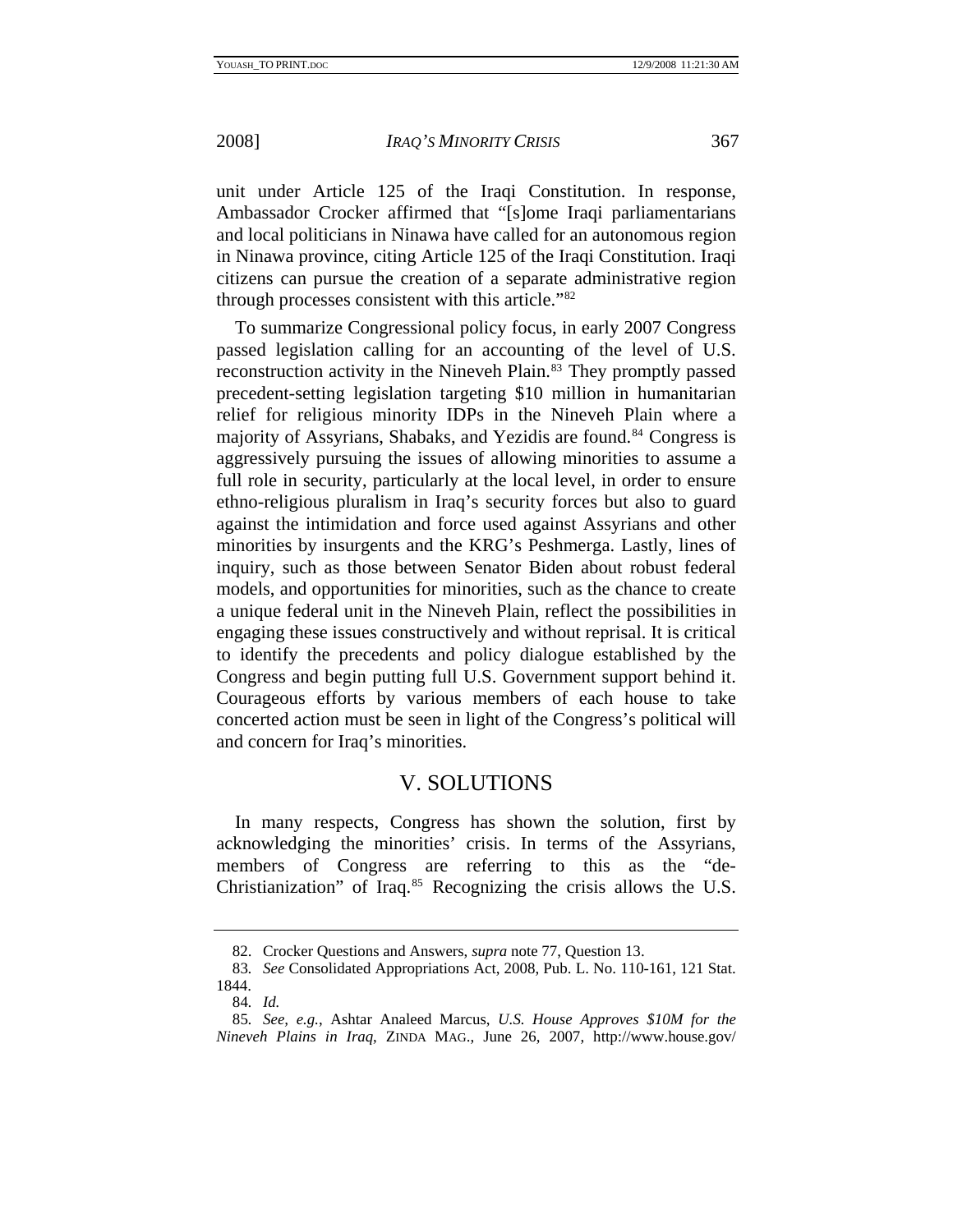<span id="page-28-0"></span>

Government to pursue a strategy to save Iraq's minorities and thereby also realize U.S. national security interests and move towards what Secretary Rice terms "American Realism for a New World."<sup>86</sup> The three prongs of such a strategy are: reconstruction/humanitarian assistance; security; and governance (particularly federalism, land rights, and elections).

## A. DEFINING AN ENDURING SOLUTION

Recognition of a minorities' crisis is an essential step towards placing this issue firmly within the framework of America's national security and the fight against extremism. The minorities' crisis represents the loss of moderates in the face of targeting by extremists. On one of the critical fronts of the war on terror—Iraq— America is rapidly losing vital allies and sources for leveraging moderation and democratization by allowing Iraq's real minorities to be ethno-religiously cleansed at worst, or fully marginalized and politically silenced at best. At the highest levels of the U.S. Government, explicit recognition of this crisis must be forthcoming in order to ensure the required departmental and agency action to remedy the situation. Subsequently, the definition of a robust policy can be fully detailed. However, the three above-mentioned prongs of any such policy are generally addressed here.

Together, the three prongs of the policy constitute the basic framework for a 'Minorities Surge.' The serious setbacks to minorities just when the 'Surge' is producing positive results for Iraq as a whole necessitates an appropriately framed targeted policy to save Iraq's defenseless minorities.

#### *1. Reconstruction and Humanitarian Assistance*

At the present moment the area of the Nineveh Plain is suffering neglect in terms of humanitarian assistance and reconstruction efforts. There is work being done, but this work is nowhere near the level of assistance necessary for making a significant impact. The

list/hearing/il10\_kirk/US\_House\_Approves\_10M\_for\_Nineveh\_Plains.html (quoting U.S. Representative Mark Kirk as saying that the Congressional funding

<span id="page-28-1"></span>is an attempt to prevent the de-Christianization of Iraq).

 <sup>86.</sup> Rice, *Rethinking the National Interest*, *supra* note 7, at 2.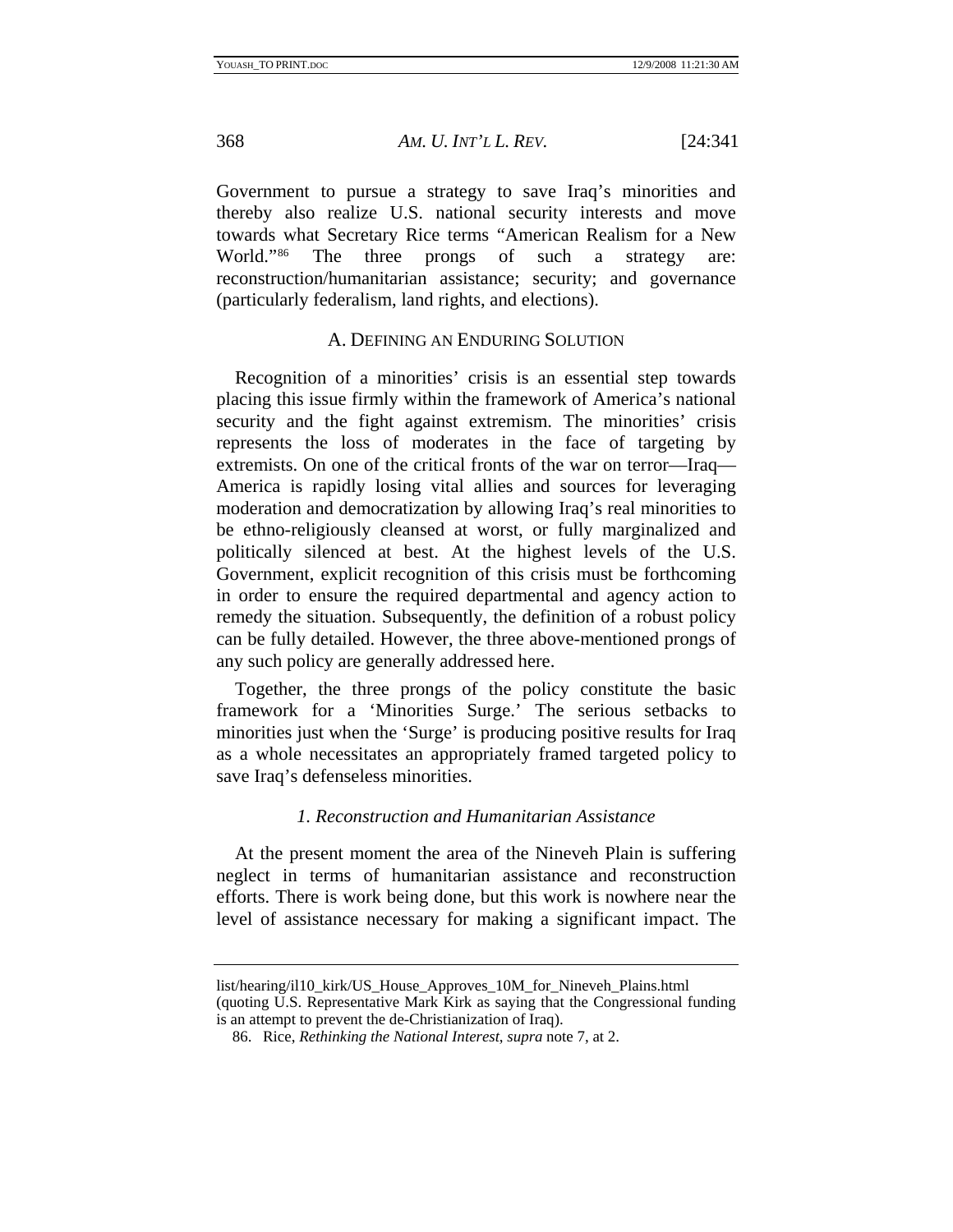area was underdeveloped through the neglect of previous regimes and at the fall of Saddam Hussein, required substantial assistance for its existing population. The massive influx of IDPs has placed the area under extraordinary strain (as State Department reporting acknowledges). ISDP's interviews with refugees in Jordan, Syria, and Lebanon indicate that a great majority of refugees were first IDPs mainly to the north and the Nineveh Plain in particular. The hopelessness and despair of the area compelled them to abandon Iraq, thus fueling a disproportionate increase in the number of Assyrians in the refugee population.

With over one in three Assyrian Christians already cleansed from Iraq, it is not enough to approach reconstruction and development as a means to prevent further minority flight. Instead, targeted assistance to areas such as the Nineveh Plain must be designed with the goal of drawing refugees back to their homeland. That is the only benchmark that can truly serve to prevent the loss of the indigenous Assyrian, Yezidis, and Shabak minorities and signal to the vulnerable Turkmen minority that it too has a future in Iraq.

Food item and non-food item humanitarian assistance will assist people to remain in areas such as the Nineveh Plain for the short and medium term. If basic needs can be met, it will allow a great many to try to cope with Islamist targeting and authoritarian pressures from the KRG and tolerate the conditions of relative, albeit decreased, deprivation.

Humanitarian assistance must be delivered in conjunction with identifiable, tangible reconstruction and development. The U.S. Government is indicating that it has spent enough money on Iraq's reconstruction and that the "bricks and mortar" stage of U.S. aid is at an end.[87](#page-29-0) Given the neglect of the Nineveh Plain, the level of IDP absorption, and the overall political context of the Nineveh Plain for saving minorities, an exception to U.S. policy and a plan for comprehensive reconstruction in the Nineveh Plain are necessary.

<span id="page-29-0"></span><sup>87</sup>*. See* JAMES F. JEFFREY, SENIOR ADVISOR TO THE SEC'Y AND COORDINATOR FOR IRAQ, U.S. DEP'T OF STATE, ASSISTANCE TO IRAQ IN THE FY 2006 SUPPLEMENTAL BUDGET AND FY 2007 BUDGET REQUEST (2006), http://www.state.gov/p/nea/rls/rm/2006/62263.htm (discussing the shift away from mortar and steel and brick type reconstructions and towards capacity development).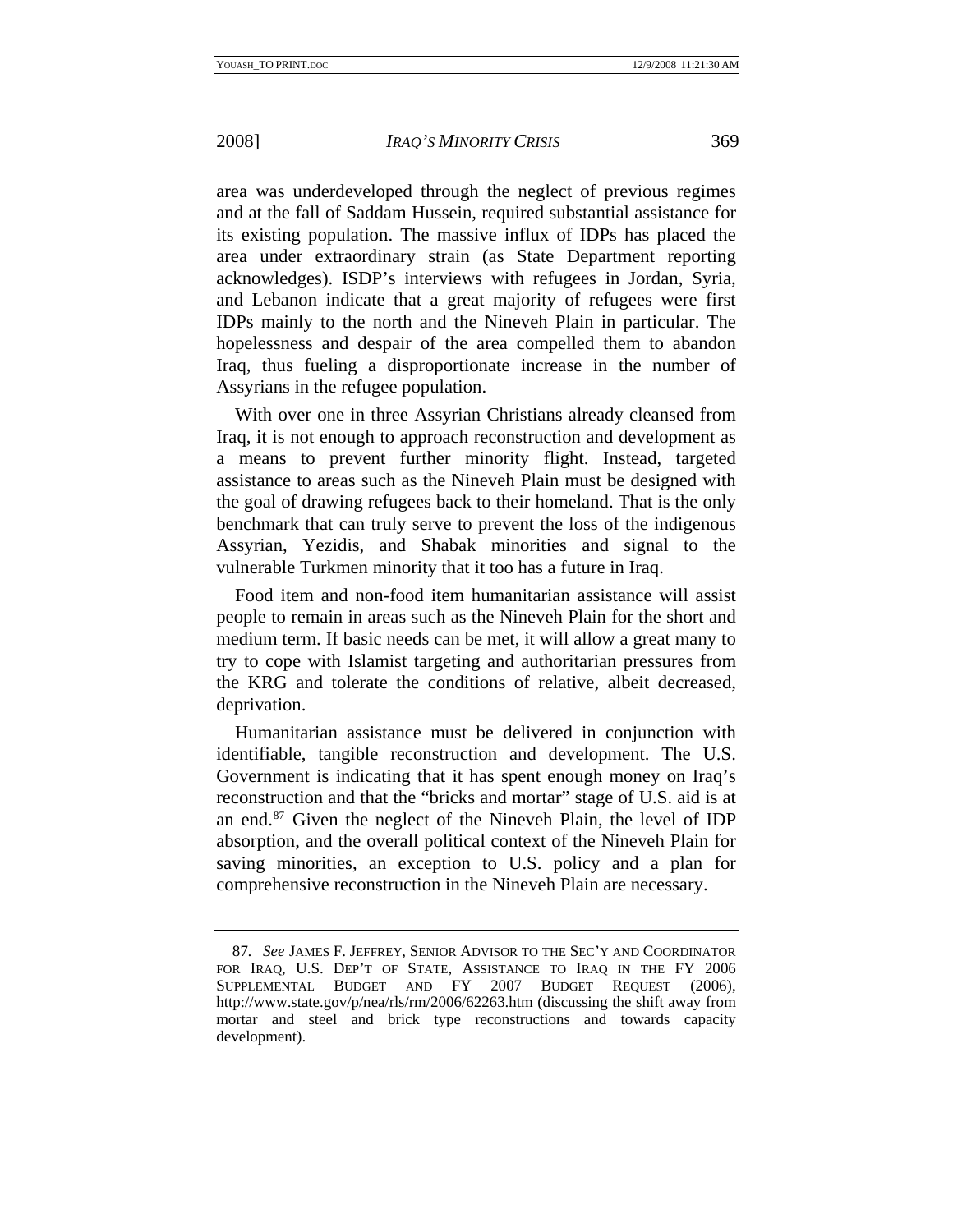<span id="page-30-0"></span>

In providing humanitarian assistance, the priority should be on housing, schools, health care facilities, potable water, electrification, and roads. Additionally, support for agricultural development will capitalize on the natural advantage the area has in agriculture. The Nineveh Plain was the breadbasket of the ancient Assyrian empire and remains to this day a fertile land capable of supporting an array of agricultural development endeavors. Lastly, the Nineveh Plain is in need of a higher education institution, a university. Minorities, particularly Assyrian Christians, place a significant premium on higher education. They represent a number of the educated and professional class in Iraq far exceeding their percentage of the population. Since at least 2005, Mosul University (the second largest in Iraq) has been inaccessible to thousands of students from minority peoples due to targeting by extremists.<sup>88</sup> Establishing a university in the Nineveh Plain will ensure that these thousands of students and their families are not compelled to flee Iraq. Concurrently, such a project will create jobs immediately while also establishing the basis for economic growth in areas of small- and medium-sized businesses servicing the university itself and its student population.

## *2. Security*

Fully executing the Government of Iraq's order for the creation of a 711 member local police force in the Nineveh Plain must be the primary goal as a first step towards establishing a more viable security structure in the region. In so doing, it would affirm the jurisdiction of the central government versus the KRG, the latter of which is the political obstacle to this force, encroaching on matters of security outside of its jurisdiction. Additionally, it would provide real progress in realizing U.S. strategic interests in terms of standing up formal, local police forces as a means of allowing U.S. forces to stand down.

After succeeding in removing KRG/KDP obstacles to the formation of the full force of 711 (it is at present frozen at 269 officers), the next steps can be taken towards expanding the local police force to meet the optimal police to population ratios.

<span id="page-30-1"></span><sup>88</sup>*. See* Bandow, *supra* note 16 (reporting that "Christian students have been beaten, shot, and threatened with expulsion").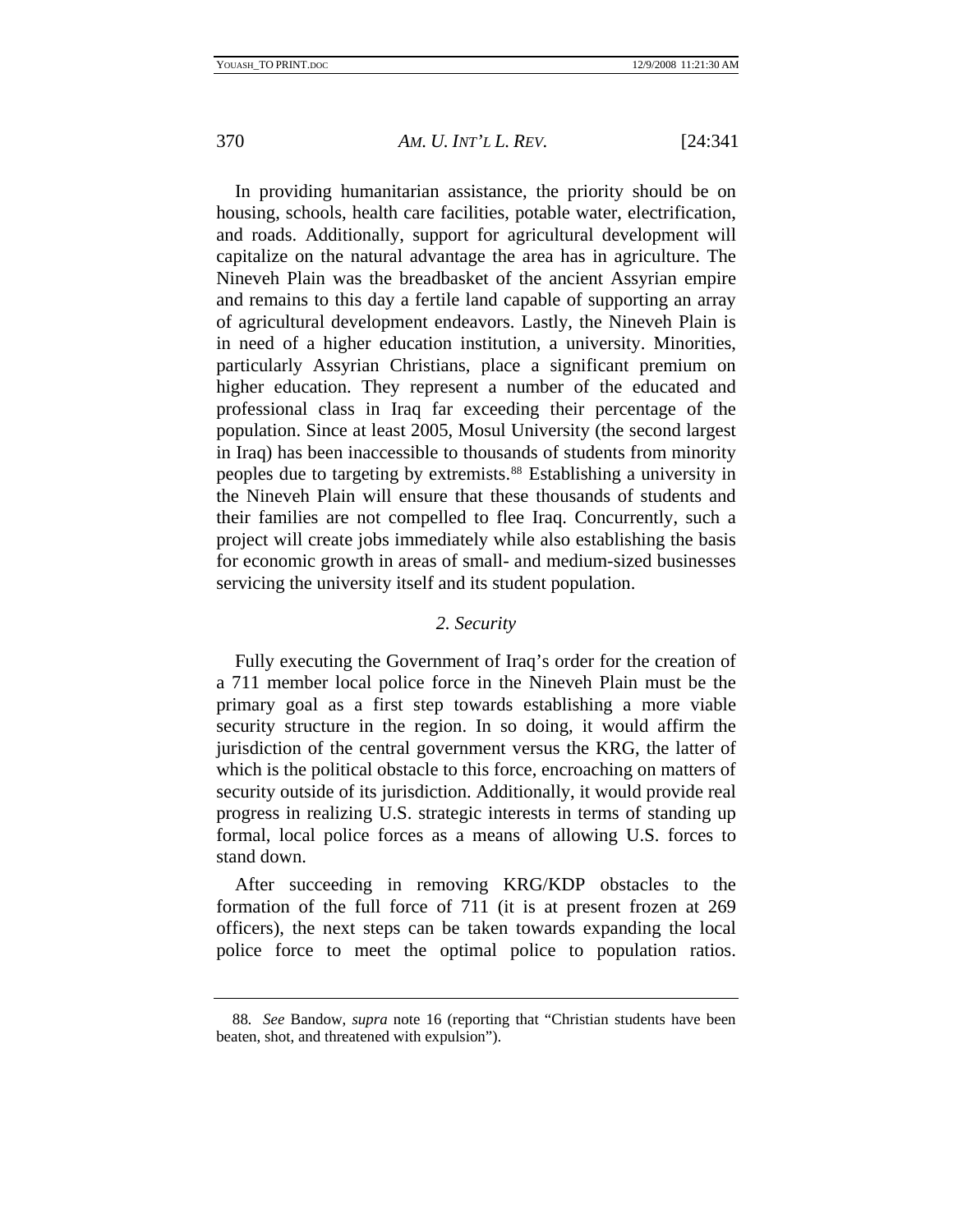<span id="page-31-0"></span>

Meaningful levels of security will also require ensuring progress by the U.S. Government in training and standing up special forces or SWAT units in the Nineveh Plain, who are the only true assurance of engaging with insurgents and extremists.

It is worth noting that immediate progress is needed on this issue as it will also serve the goal of providing free and fair elections.<sup>[89](#page-31-1)</sup> If Peshmerga are allowed to remain in the Nineveh Plain during the elections, a repeat of the widespread disenfranchisement and electoral fraud is certain, as will be discussed below.

## *3. Governance*

The contentiousness surrounding issues of federalism and autonomy in Iraq certainly requires the United States to tread carefully in terms of policy development and pronouncements. The reaction in Iraq to the Biden-Gelb Plan,<sup>[90](#page-31-2)</sup> which elicited sharp rebuke and protest and drove mistrust among Iraqis, cannot be ignored.<sup>[91](#page-31-3)</sup> However, federalism is the single most powerful constitutional tool available for all stakeholders (Iraqi and American) in ensuring a pluralistic, democratic Iraq. To that end, the constitution of Iraq provides for an exceptional federal arrangement for ethno-religious minorities. Iraq as a federation is comprised of regions, governorates, a decentralized capital, and local administrations, "[the] last of which is concerned not with local governments but protection for minorities.["92](#page-31-4)

<span id="page-31-1"></span><sup>89</sup>*. See* Thomas L. Friedman, Op-Ed, *Worth a Thousand Words*, N.Y. TIMES, Dec. 23, 2004, at A25 (arguing that without increased peace and security, the chances of a free and fair election in Iraq are slim).

<span id="page-31-2"></span><sup>90</sup>*. See* Joseph R. Biden Jr. & Leslie H. Gelb, Op-Ed, *Unity Through Autonomy in Iraq*, N.Y. TIMES, May 1, 2006, at A2 (advocating an approach modeled after the reconstruction of Bosnia, that would divide Iraq into three autonomous regions and strengthen the rights of women and ethnic minorities). The discussion over Ethnosectarian division plans, such as the Biden-Gelb plan, has spurred much controversy as to how much federalism is appropriate in Iraq. *See, e.g.*, Paul R. Williams & Matthew T. Simpson, *Rethinking the Political Future: An Alternative to the Ethno-Sectarian Division of Iraq*, 24 AM. U. INT'L L. REV. 191 (2008).

<span id="page-31-4"></span><span id="page-31-3"></span><sup>91</sup>*. See* Paul Reynolds, *Search for Least-Worst Option in Iraq*, BBC NEWS, Oct. 24, 2008, http://news.bbc.co.uk/2/hi/middle\_east/6062688.stm (opposing any partitioning of Iraq by Sunni Iraqis and articulating the opinion of President Jalal Talabani that there is no possibility of accepting such a policy).

 <sup>92.</sup> Yash Ghai & Jill Cottrell, *A Review of the Constitution of Iraq* 28 (Univ. of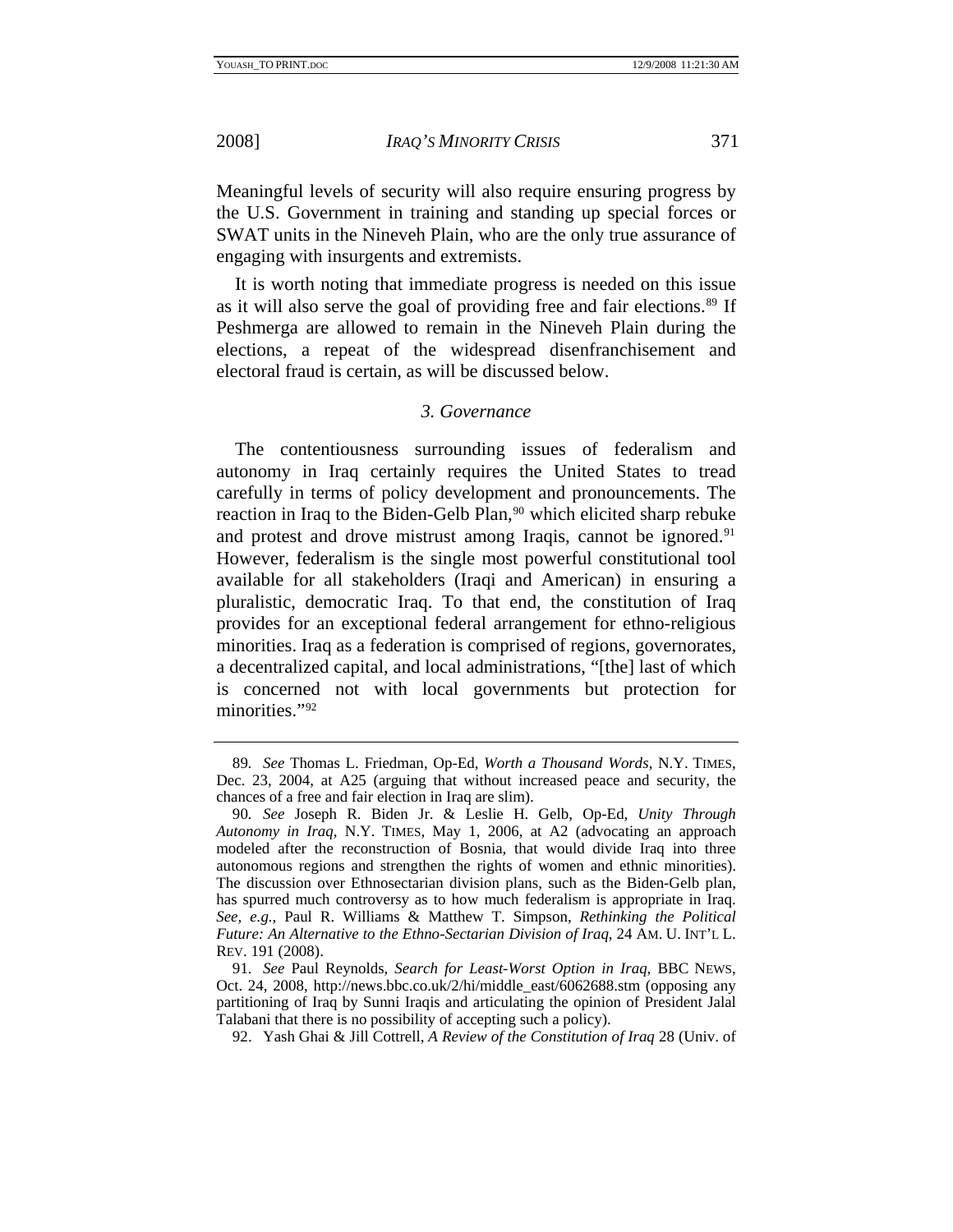Article 125 of the Iraqi Constitution guarantees "the administrative, political, cultural, and educational rights of the various nationalities, such as Turkomen, Chaldeans, Assyrians, and all other constituents, and this shall be regulated by law."[93](#page-32-0) As confirmed in the response by Ambassador Ryan Crocker to Senator Biden, this Article does provide the chance to create some type of unique federal unit, thereby providing some measure of autonomy within a strong federation.<sup>[94](#page-32-1)</sup>

Even though the Article 125 language existed in the Transitional Administrative Law<sup>[95](#page-32-2)</sup> and was adopted in the Constitution before the scope of the minorities' crisis became fully evident, it is today regarded as the primary policy for ensuring that Iraq's Assyrian, Shabak, Yezidis and Turkmen populations are not wiped out. However, open discussions of autonomy in Iraq are seen as a process for partitioning the country. Full comprehension of its technical use as a governance concept is not recognized. To that end, a Nineveh Plain Administrative Unit (NPAU) should be created under the authority provided by Article 125. This policy should be understood for its potential to provide the necessary protection for minorities without emphasizing the "autonomy" language in which it fits.

If such a federal unit were established, it would ensure that at least one of Iraq's federal units is thoroughly heterogeneous ethnically and religiously, with its main population made up of Assyrians, Shabaks, and Yezidis, where no group overwhelms the others. Pursuing the NPAU policy through the operationalization of the "Article 125 Solution" will begin a movement that takes Iraq away from the destructive and politically debilitating process of pitting three large stakeholders (Shi'a Arab south, Sunni Arab center, and Sunni Kurd

Wis. Law Sch. Global Legal Studies Ctr., Working Paper, 2005), *available at* http://www.law.wisc.edu/gls/arotcoi.pdf.

<span id="page-32-0"></span> <sup>93.</sup> CONSTITUTION OF THE REPUBLIC OF IRAQ art. 125 (2006), *available at* http://www.uniraq.org/documents/iraqi\_constitution.pdf.

<sup>94</sup>*. See* Crocker Questions and Answers, *supra* note 77, Question 13.

<span id="page-32-2"></span><span id="page-32-1"></span><sup>95</sup>*. E.g.*, Law of Administration for the State of Iraq for the Transitional Period, arts. 52-53 (2004), *available at* http://www.au.af.mil/au/awc/awcgate/ iraq/tal.htm (describing the Iraq governmental structure as a federal system designed to encourage the exercise of local authority, preventing the concentration of power that allowed decades of tyranny under the previous regime and guaranteeing the "administrative, cultural, and political rights of the Turcomans, ChaldoAssyrians, and all other citizens").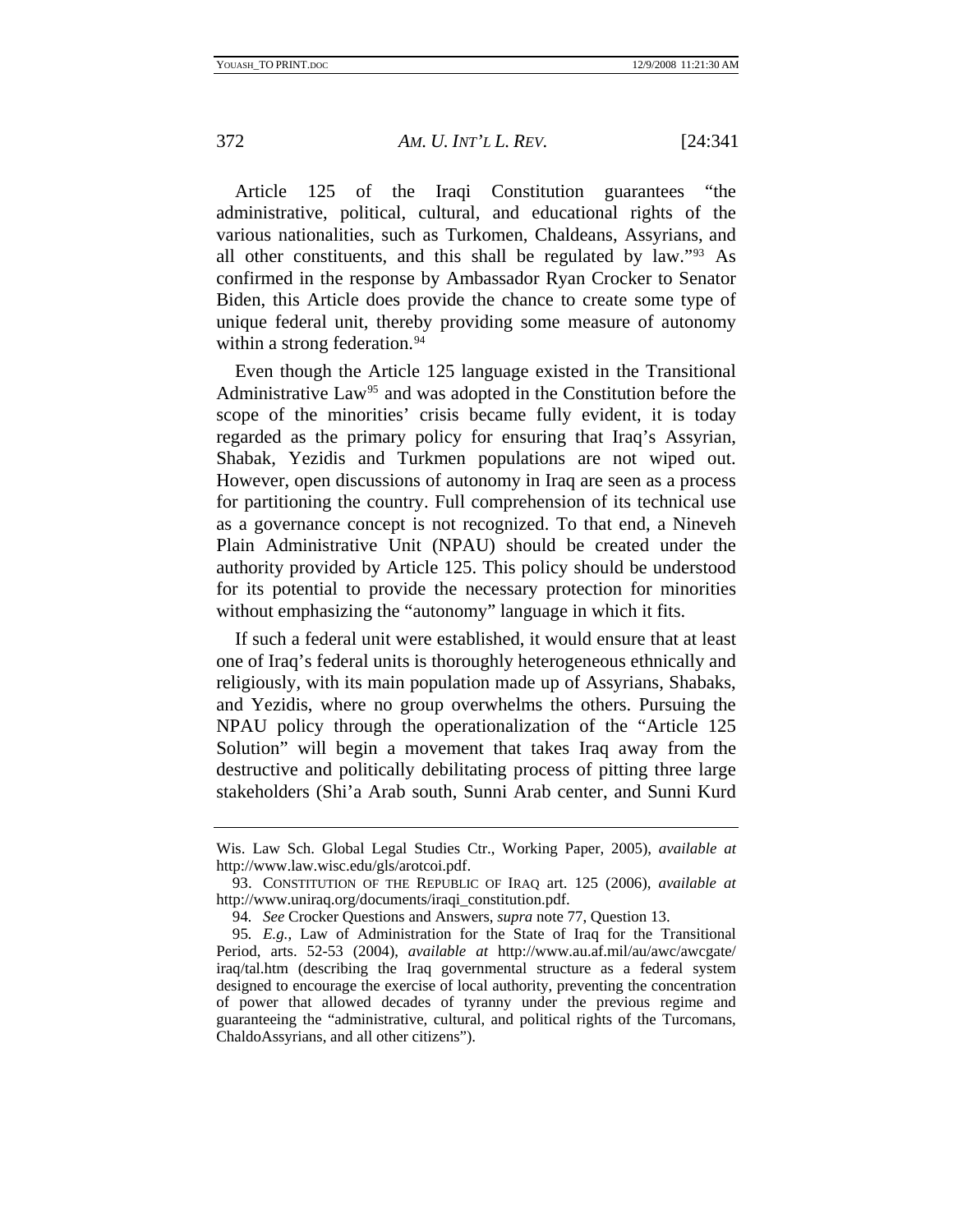north) in a zero-sum calculation where potential secession provides an effective veto in political bargaining, to one where no one unit can dominate so absolutely. The creation of Local Administrations, starting with the NPAU (but certainly creating other such federal units where necessary), will signal the movement towards the actual intention and function of federal arrangements by negating zero-sum calculations centered on ethnic and sectarian differences. It will instead emphasize heterogeneity, pluralism, and mutually beneficial political compromises.

The upcoming provincial government elections will also be a critical test for how Assyrians and other defenseless ethno-religious minorities see their future in Iraq. In the January and December elections, the Nineveh Plain was widely disenfranchised and endured extensive electoral fraud perpetrated by the KRG.<sup>[96](#page-33-0)</sup> A priority must be made to ensure free and fair elections in the Nineveh Plain. The primary step towards this goal is ensuring that security is in the hands of the locals by establishing formal local policing. At present, Peshmerga forces control the security in the Nineveh Plain, allowing the KDP/KRG to deny the minorities of the Nineveh Plain a chance to express their will electorally. Prioritizing the Nineveh Plain for international observers and spending a significant portion of funding for minorities in Ninawa and the Nineveh Plain on capacitating the minority parties and groups should compliment the basic security requirements for free and fair elections.

Finally land return is of great significance for political progress, as well as the immediate economic, social, and cultural rights benefits. While there are of course widespread, generalized problems with land return and establishing land rights, those which require immediate attention are those in which the KDP/KRG aided in the land theft. Cases such as Dere/Coumaneh/Maristek, Bebade, Kori Gavana, Chamal Rebethke, Chaqala Khtatha, and Sarsink are only a sample of such cases.<sup>[97](#page-33-1)</sup> U.S. intervention in these cases will provide a robust sample and set the precedents needed in working with the

<span id="page-33-0"></span><sup>96</sup>*. See* Porter, *Voting Shenanigans*, *supra* note 32 (reporting the questionable actions and occurrences surrounding the 2005 elections).

<span id="page-33-1"></span><sup>97</sup>*. See* Michael Youash, Testimony before U.S. Commission on International Religious Freedom, Hearing: Threats to Iraq's Communities of Antiquity, July 25, 2007, http://www.uscirf.gov/index.php?option=com\_content&task=view&id=1378 &Itemid=1.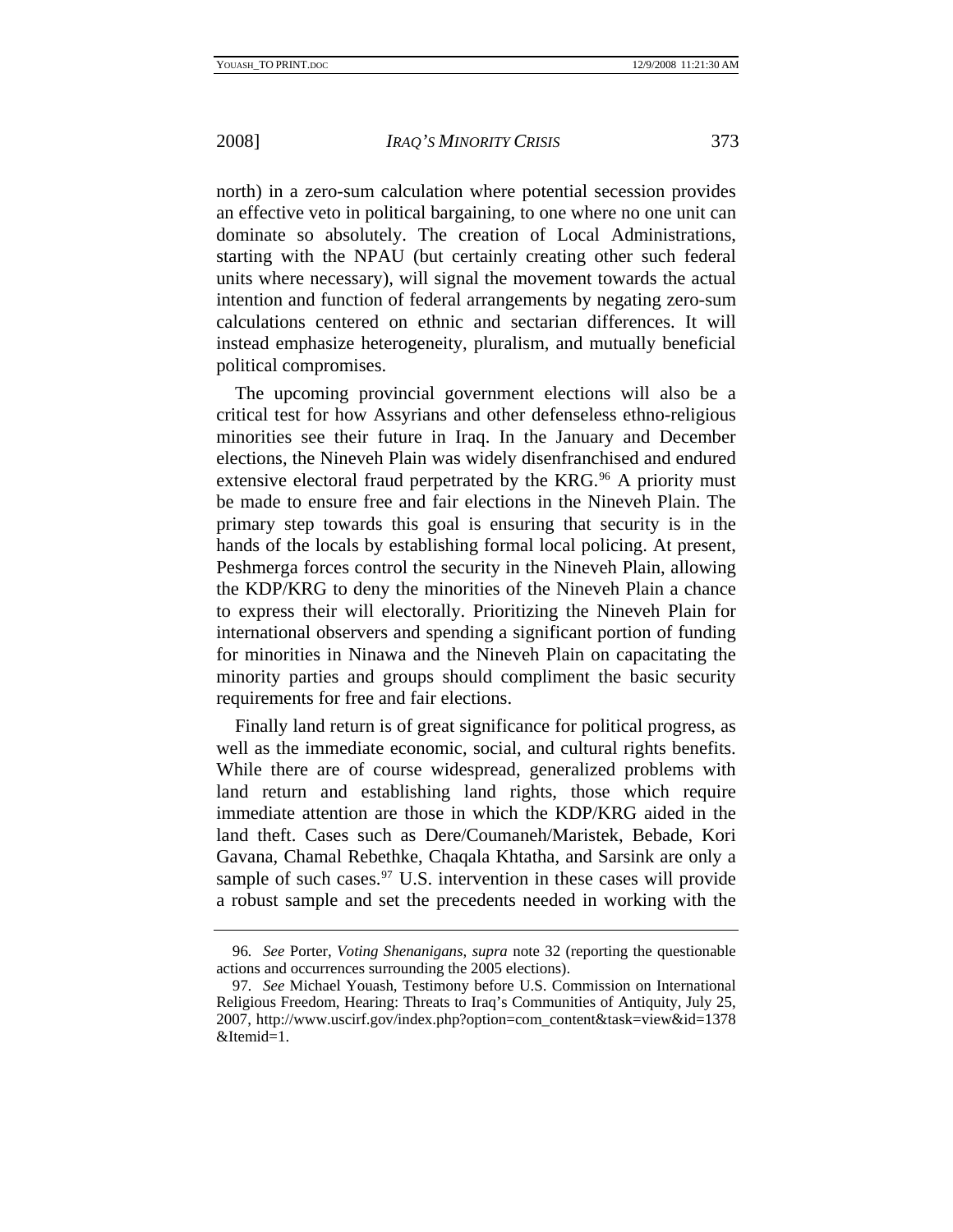<span id="page-34-0"></span>

KRG to change its behavior on an issue integral to saving ethnoreligious minorities.

## **CONCLUSION**

While ethno-religious minorities such as Iraq's indigenous Assyrian Christians face an existential threat, the United States is making history in minority rights with the election of the first ever African-American president. Hundreds of years of struggle and work brought the United States to such a point in its history. The United States has much to offer in assisting Iraq not to make the same errors. Unfortunately, this is not happening. The policy recommendations of the Department of State indicate the United States' inability to fully admit the problem and its readiness to assert that nothing should be done. This must change. If the National Military Strategic Plan for the War on Terrorism is to be more than just words on paper, then the minorities' crisis is about supporting moderates in the face of extremists for the betterment of all, on the front line of that vital struggle. If the goal is a democratic Iraq, pluralism and a robust federal system where minorities can meaningfully participate are sure to enhance the chances of establishing a democracy that is sustainable.

If Americans and the international community are to believe Secretary Rice's assertion that America is moving towards a new approach in the Middle East that genuinely places a premium on democratic values and norms, and not simply on stability at the expense of human rights and liberties, then the test case is with the Assyrians, Shabaks, Yezidis, Turkmen and other defenseless minorities in Iraq today. The presence of over 140,000 troops and an entire U.S. military and civilian infrastructure to support their mission makes Iraq the single greatest measure of the veracity of the Secretary of State's promise. Nowhere else is the United States better situated to live up to the commitments made on national security *and* the struggle for freedom and dignity for all.

The legislative and political setbacks to minorities from August 2008 to the present, combined with the concerted effort to kill Christian Assyrians in Mosul, internally-displacing over 3,000 families in a matter of days, reflects the emptiness of the policy to improve minorities' suffering by making Iraq a safer place. It also